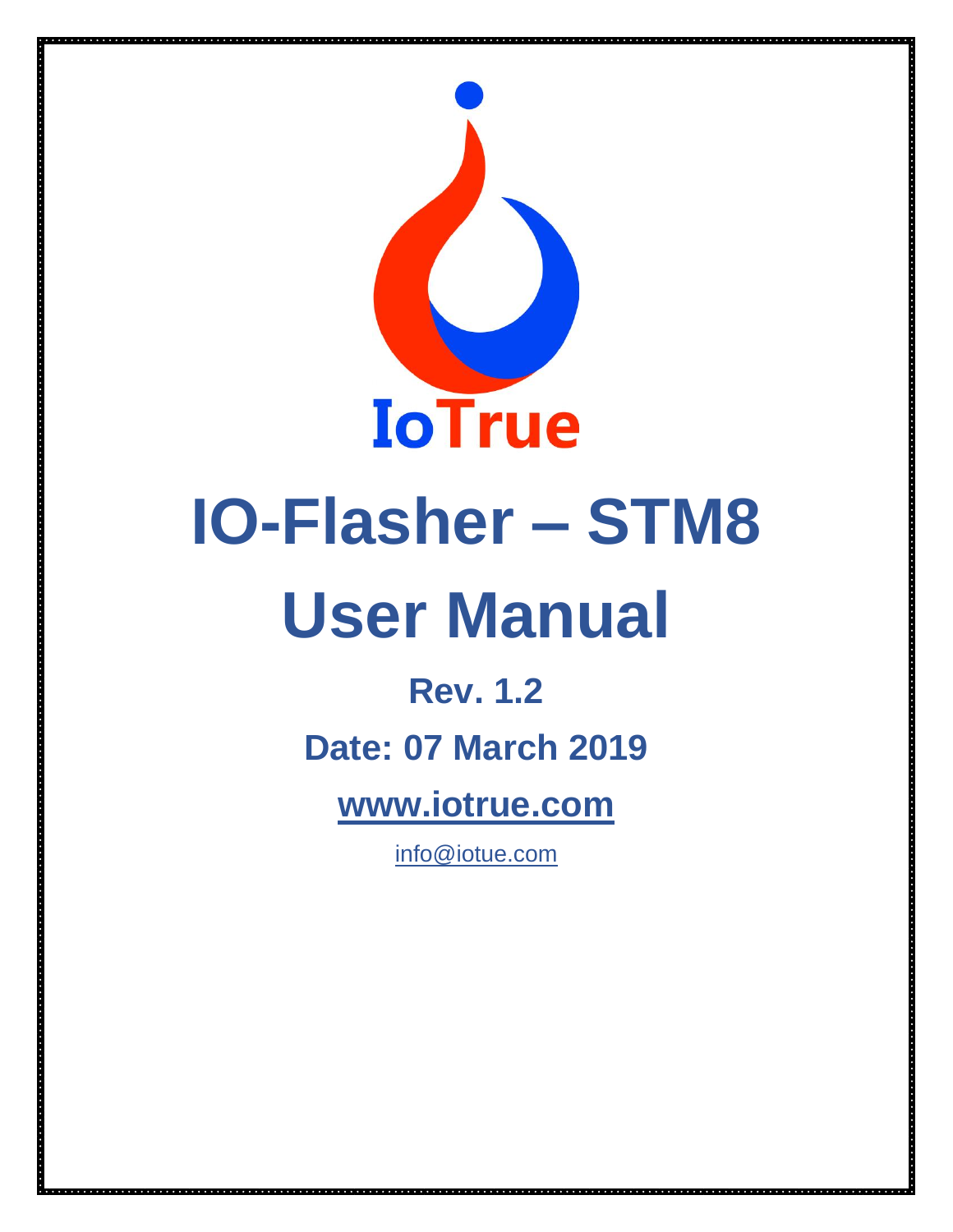# **1. Introduction to IO-FLASHER Series**

# **1.1 IO-FLASHER Overview**

IO-FLASHER is the series or stand-alone programmer solution from IoTrue Micro-solutions. The IO-FLASHERS are designed to fulfil the demands of a production environment. It is a Stand-Alone Programmer that can be operated manually without the host PC. Optionally it can be use with host PC. In manual Stand-Alone Programmer mode, the unit is operated using buttons. LED or LCD is available on the programmer to help the operator with optimized indication or menu. IO-FLASHER can communicate with Host PC over USB interface. IO-Flasher comes in many variants to meet the industry requirement of low cost and reliable programming solution. Below are the members of the IoTrue IO-Flasher series:

- ❖ IO-FLASHER STM8 (Available)
- ❖ IO-FLASHER PRO STM8 (Available)
- ❖ IO-FLASHER PRO STM8/ISOL (On Request)
- ❖ IO-GANG FLASHER STM8 (On Request)
- ❖ IO-FLASHER PRO STM32 (Coming Soon)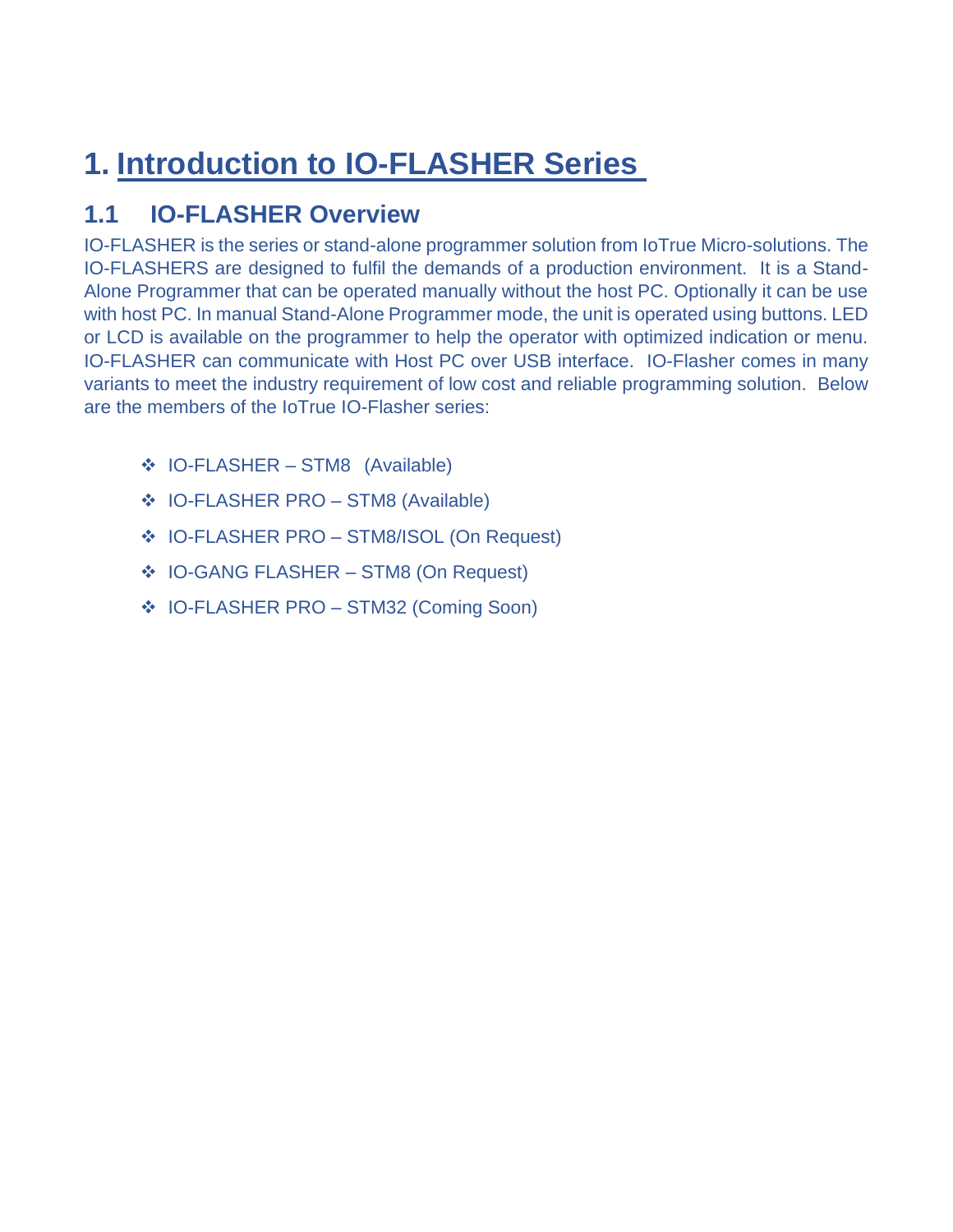### **1.1.1 IO-Flasher – STM8**

IO-FLASHER – STM8 is a programming tool for STM8 series microcontroller with on-chip FLASH, EEPROM and Option Byte memory with STM8 core. IO-FLASHER – STM8 is designed to flash the target device in stand alone mode or host controller mode.

#### **Features of IO-Flasher STM8**

- ❖ *Standard Programming Connector: -* Standard 4-Pin SWIM connector compatible with STMicroelectronics STM8 Eval board programming connectors.
- ❖ *Offline Mode: -* Stand-alone SWIM programmer (Once set up, IO-Flasher can be controlled without the use of PC program). Programming starts with simply button press.
- ❖ *Online Mode:* Programming can be done directly from IO-FLASHER GUI.
- ❖ *Dual Mode:* While IO-FLASHER is configured as offline mode. Its can be still used in online mode for same or different firmware code.



**Figure 1**

- ❖ *Programmable Power Output: -* No power supply required, Powered through USB. Target board can be power from IO-FLATHER. Output voltage can be adjusted from 0 Volt to ~5Volt depending on selected target device (up to 200mA to target with overload protection).
- ❖ *Target Power Sensing: -* If target is self-powered or powered from IO-FLASHER, then it can be measured by the IO-FLASHER.
- ❖ *In-built Protection: -* All external port protected with ESD, Short circuit and over current. Isolation is available in Isolated version of IO-FLASHER (e.g. IO-FLASHER - STM8/ISOL)
- ❖ *Programming Options: -* Have many programming options to program Flash, EEPROM, Option memory with auto lock feature.
- ❖ *Programming Indication: -* IO-Flashers has LED indication for ready, Programming complete and error state
- ❖ *Supported devices: -* Support for all STM8 devices
	- o STM8S
	- o STM8L
	- o STM8AF
	- o STM8AL
- ❖ *IO-FLASHER GUI: -* Highly professional GUI with simple and user-friendly interface.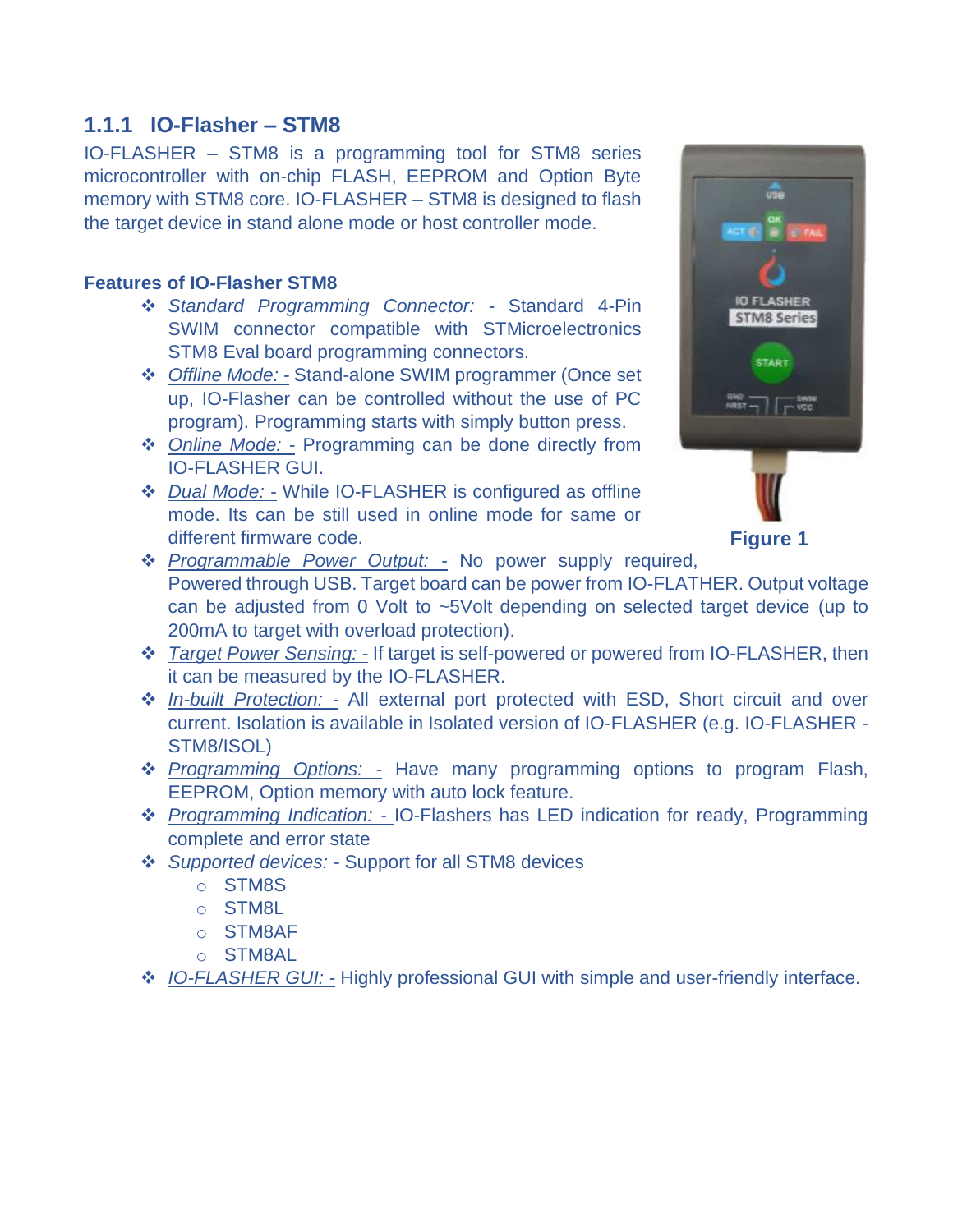# **1.1.2 IO-Flasher PRO– STM8**

IO-FLASHER PRO is the advance version of IO-FLASHER having **LCD DISPLAY**. It has all the features of IO-FLASHER – STM8 with below features in addition.

#### **Features of IO-Flasher PRO - STM8**

- ❖ *Standard Programming Connector: -* Standard 4-Pin SWIM connector compatible with STMicroelectronics STM8 Eval board programming connectors.
- ❖ *Offline Mode: -* Stand-alone SWIM programmer (Once set up, Flasher can be controlled without the use of PC program). Programming starts with simply button press.
- ❖ *Online Mode: -* Programming can be done directly from IO-FLASHER GUI.
- ❖ *Limit Counter: -* Limit counter can set to stop offline programming after counter reached.
- ❖ *Serial Number Programming: -* Any serial number can be programmed to target MCU with automatic incrementing.
- ❖ *Password protection: -* You can protect you programmer with a password to protect it from erase or rewriting. This will also prevent the Limit counter status.



**Figure 2**

- ❖ *LCD Display: -* IO-Flasher PRO– STM8 has interactive OLED LCD Display
- ❖ *Program Menu:*  It stores all project settings from GUI to work independently without GUI. This Menu shows all settings done from GUI.
- ❖ *Interactive programming:*  LCD display Programming status, Number of chips programmed. Error codes and meaning on that error code.
- ❖ *Dual Mode: -* While IO-FLASHER is configured as offline mode. Its can be still used in online mode for same or different firmware code.
- ❖ *Programmable Power Output: -* No power supply required, Powered through USB. Target board can be power from IO-FLATHER. Output voltage can be adjusted from 0 Volt to ~5Volt depending on selected target device (up to 200mA to target with overload protection).
- ❖ *Target Power Sensing: -* If target is self-powered or powered from IO-FLASHER, then it can be measured by the IO-FLASHER.
- ❖ *In-built Protection: -* All external port protected with ESD, Short circuit and over current. Isolation is available in Isolated version of IO-FLASHER (e.g. IO-FLASHER -STM8/ISOL)
- ❖ *Programming Options: -* Have many programming options to program Flash, EEPROM, Option memory with auto lock feature.
- ❖ *Supported devices: -* Support for all STM8 devices
- ❖ STM8S, STM8L, STM8AF, STM8AL
- ❖ *IO-FLASHER GUI: -* Highly professional GUI with simple and user-friendly interface.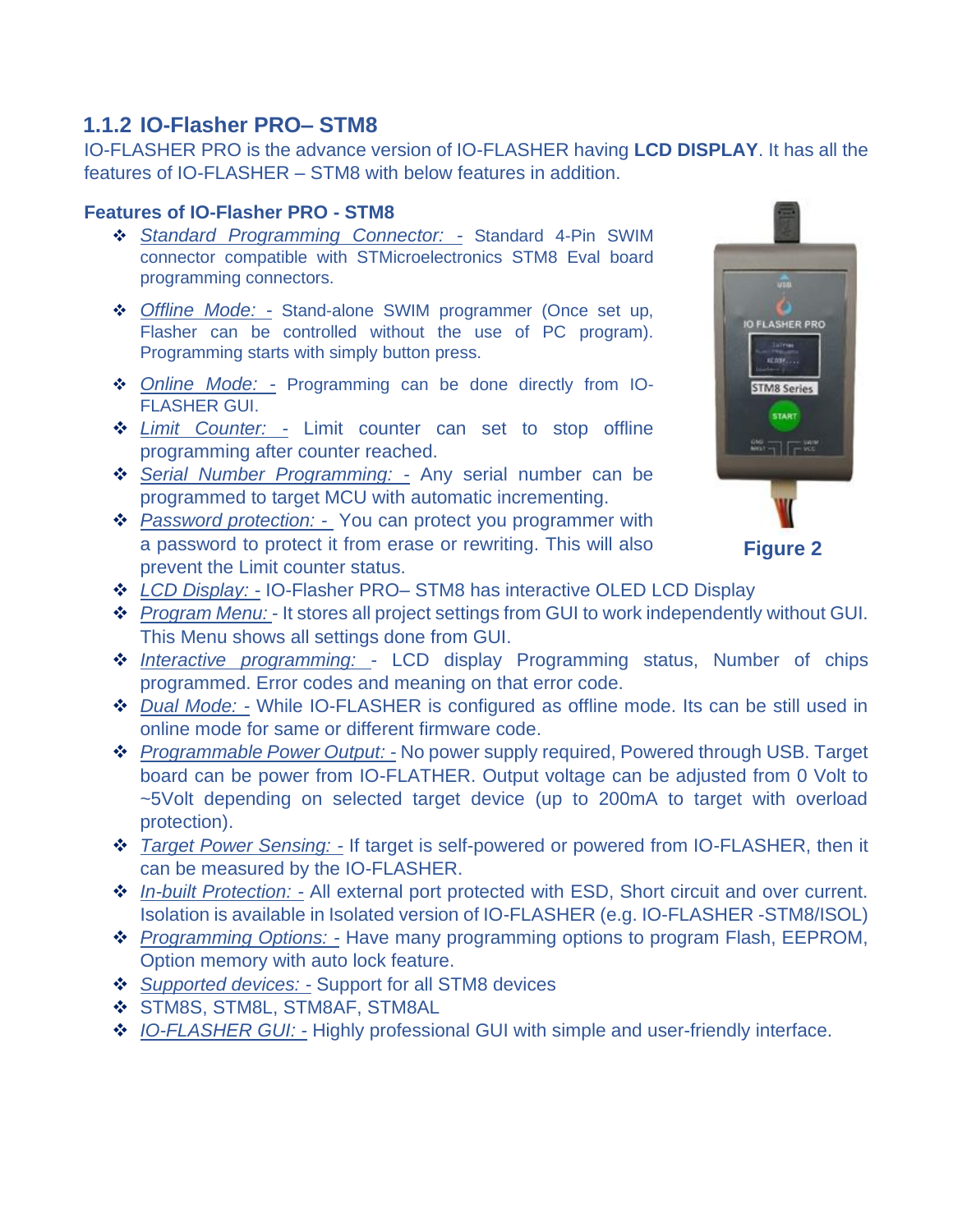### **1.1.3 IO-Flasher PRO– STM8/ISOL (On Request)**

IO-Flasher PRO– STM8/ISOL is the Isolated version of IO-Flasher PRO– STM8. SWIM connector is galvanic isolated from the target board. Which makes its more robust.

Please contact at [info@iotrue.com](mailto:info@iotrue.com) if you need this programmer on priority basis.

## **1.1.4 IO-GANG FLASHER (On Request)**

IO-GANG Flasher is a gang programmer for STM8. This is a on request product that can be customized as per customer need. Customer can choose isolated/Non isolated version of gang programmer. Customer can also choose number of parallel socket (2, 4, 6 or 8) to program many STM8 device parallelly.

Please contact at [info@iotrue.com](mailto:info@iotrue.com) if you need this programmer on priority basis.

### **1.1.5 General Information**

IO-Flasher can be operated in slave mode from PC with **IO-Flasher GUI** or can be operated in standalone mode. The latest version of IO-FLASHER GUI can be downloaded from below link:

## **http://[www.iotrue.com/downloads](http://www.iotrue.com/downloads)**

**Power Supply**: IO-FLASHER can be powered from HOST PC over USB while working in online mode. Or can also be powered up with Battery power bank, USB charger via USB while working in standalone mode.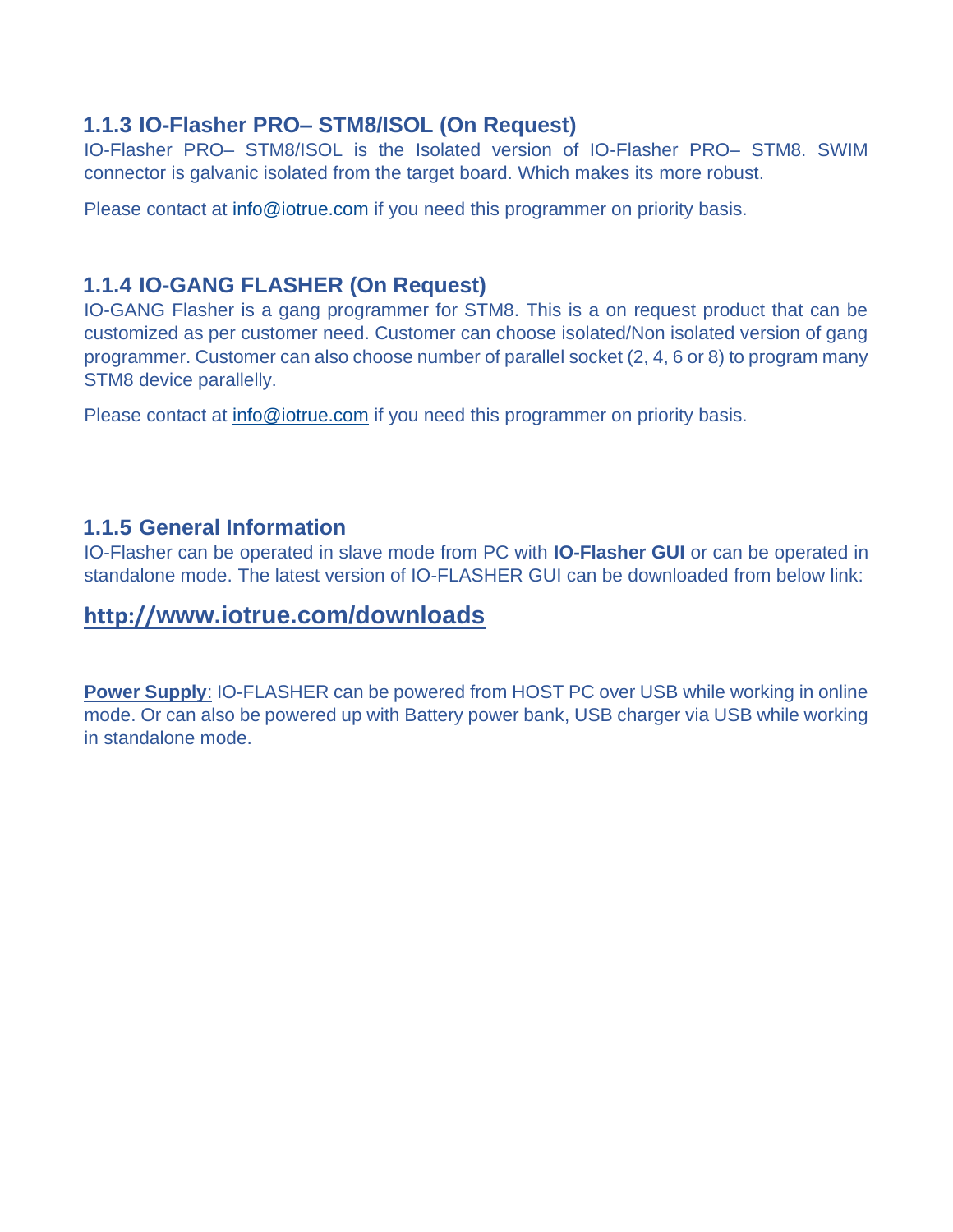# **2. IO-FLASHER- STM8 family Specification**

# **2.1. Supported Operating systems: -**

IO-FLASHER GUI is supported by below operating systems:

- Microsoft Windows XP
- Microsoft Windows XP x64
- Microsoft Windows Vista
- Microsoft Windows Vista x64
- Windows 7
- Windows 7 x64
- Windows 8
- Windows 8 x64
- Windows 10
- Windows 10 x64

## **2.2. Operating Temperate:**

Operating range: +5°C ... +60°C

### **2.3. Electrical Characteristics:**

- Input rating on USB : 5Volt +/-1Volt.
	-
- 
- Supply Voltage to Target from IO-FLASHER : 2Volt to approx. 5Volt
- Supply Current to Target from IO-FLASHER : Maximum 200mA
	-

•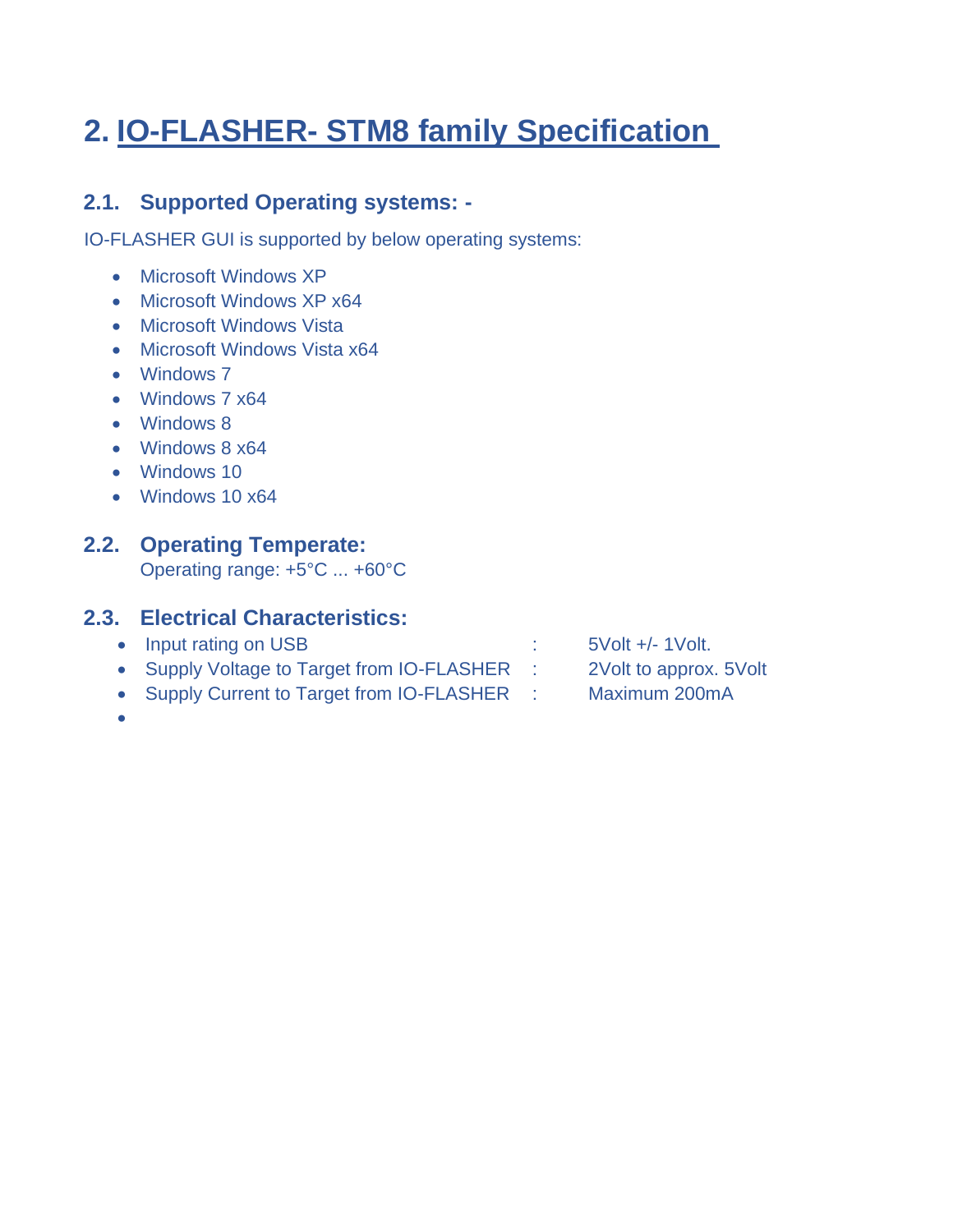# **3. IO-Flasher GUI:**

IO-FLASHER GUI is a most sophisticated and user-friendly programming tool which enable the user with error free programming on the target device.

# **3.1. IO-FLASHER GUI Features:**

IO-FLASHER has below feature and advantages:

- Encrypted Project creation with password protection.
- Saves User HEX/S19/BIN file in project itself in encrypted form.
- Hex File Viewer and Editor
- Protect Hex data from accidental change.
- Display checksum of original and modifies file separately.
- Display Flash, EEPROM and Option bytes in different tabs.
- Easy to handle option byte in Option byte TAB.
- Separate configuration window and Configuration view.
- Log view to show all programming activity.

## **3.2. Downloading IO-FLASHER GUI:**

The latest version of IO-FLASHER GUI can be downloaded from below link:

# **http://[www.iotrue.com/downloades](http://www.iotrue.com/downloades)**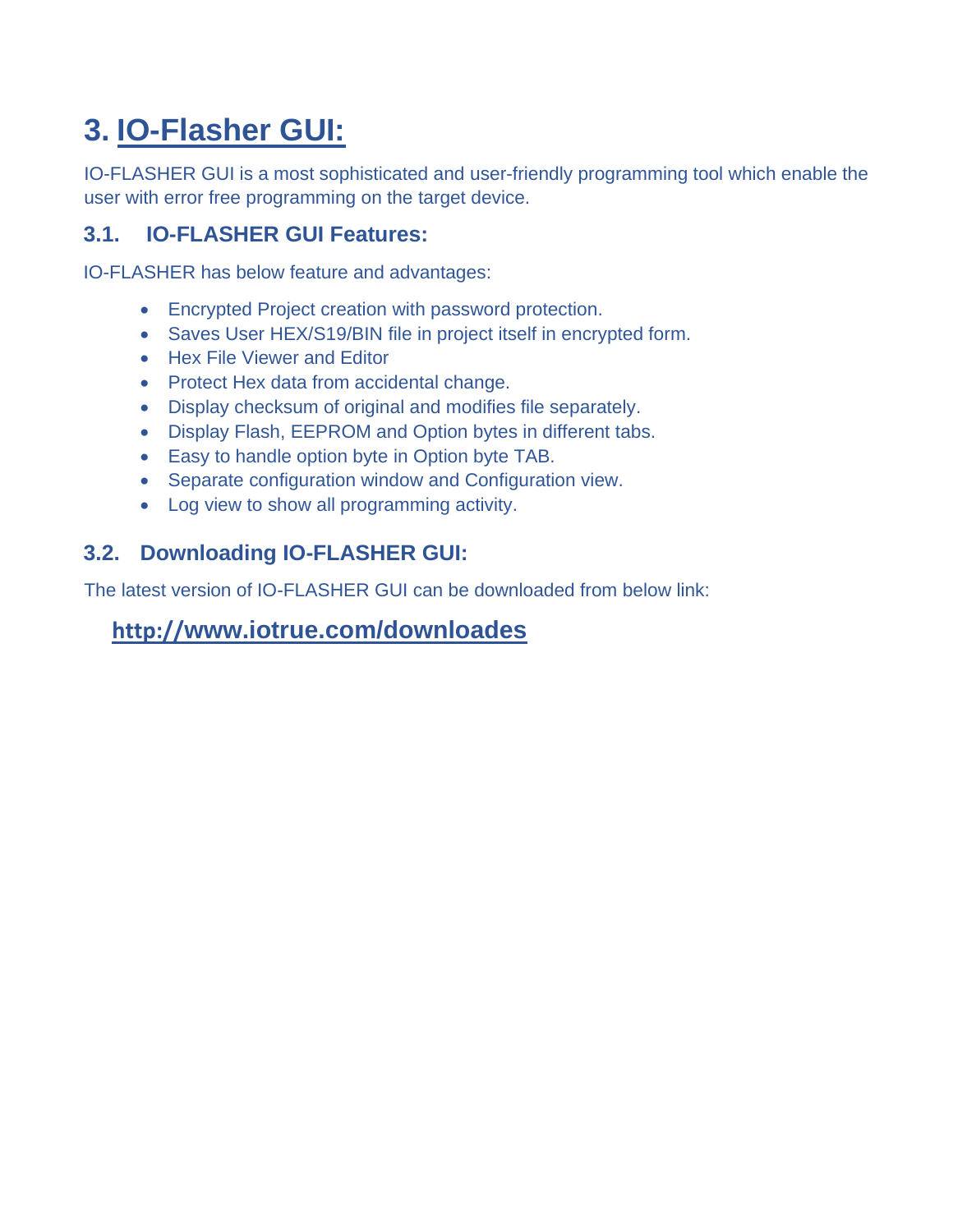# **3.3. Installing IO-FLASHER GUI:**

Click on setup file available is downloaded software from above link. You will get the below window

| <b>Ho Flasher Setup</b>                                                                                                                                        | $\qquad \qquad \Box$<br>$\overline{\phantom{0}}$ | 23 |
|----------------------------------------------------------------------------------------------------------------------------------------------------------------|--------------------------------------------------|----|
| <b>IO Flasher</b>                                                                                                                                              |                                                  |    |
| SOFTWARE LICENSE AGREEMENT<br>Copyright (C) 2018-20119 IOTrue Micro Solution<br><b>All Rights Reserved</b>                                                     |                                                  |    |
| SOFTWARE LICENSE AGREEMENT<br>Use of IOTrue Micro Solution(hereinafter "IOTRUE ") made GUI<br>(hereinafter "SOFTWARE") are contingent on your agreement to the |                                                  |    |
| I agree to the license terms and conditions<br><b>Install</b><br>Options                                                                                       | Close                                            |    |

**Figure 3**

Read the Licence agreement carefully and check mark on "I agree to the term and conditions" if you are agree to it.



**Figure 4**

You can also change the Installation directory by clicking on **Option** button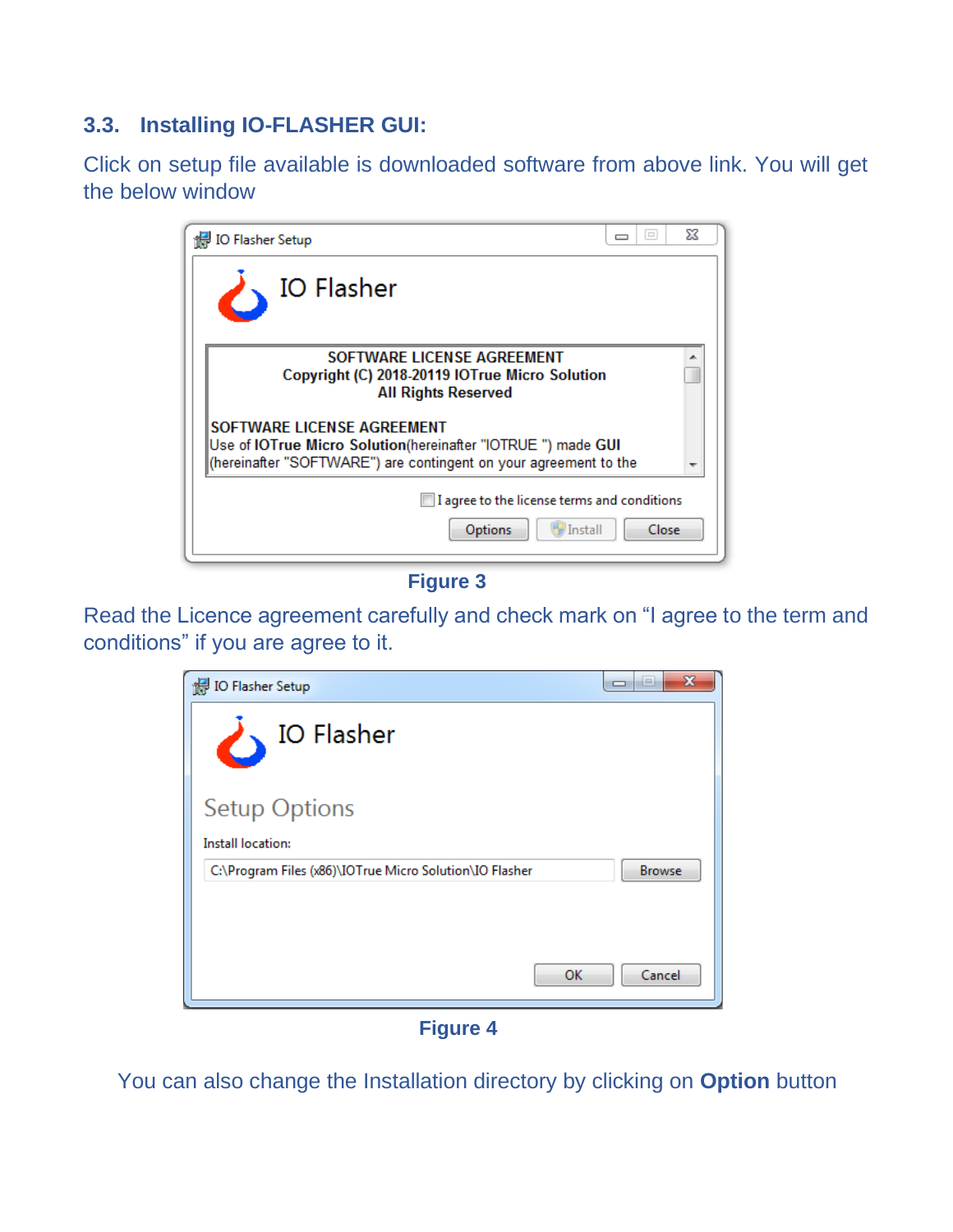# **3.4. IO-FLASHER GUI Overview:**

Once installation is done, you can open IO-FLASHER GUI from short-cut on desktop or from start menu -> IoTure -> IO-FLASHER in your desktop PC or laptop.



**Figure 5: IO-FLASHER GUI Main page**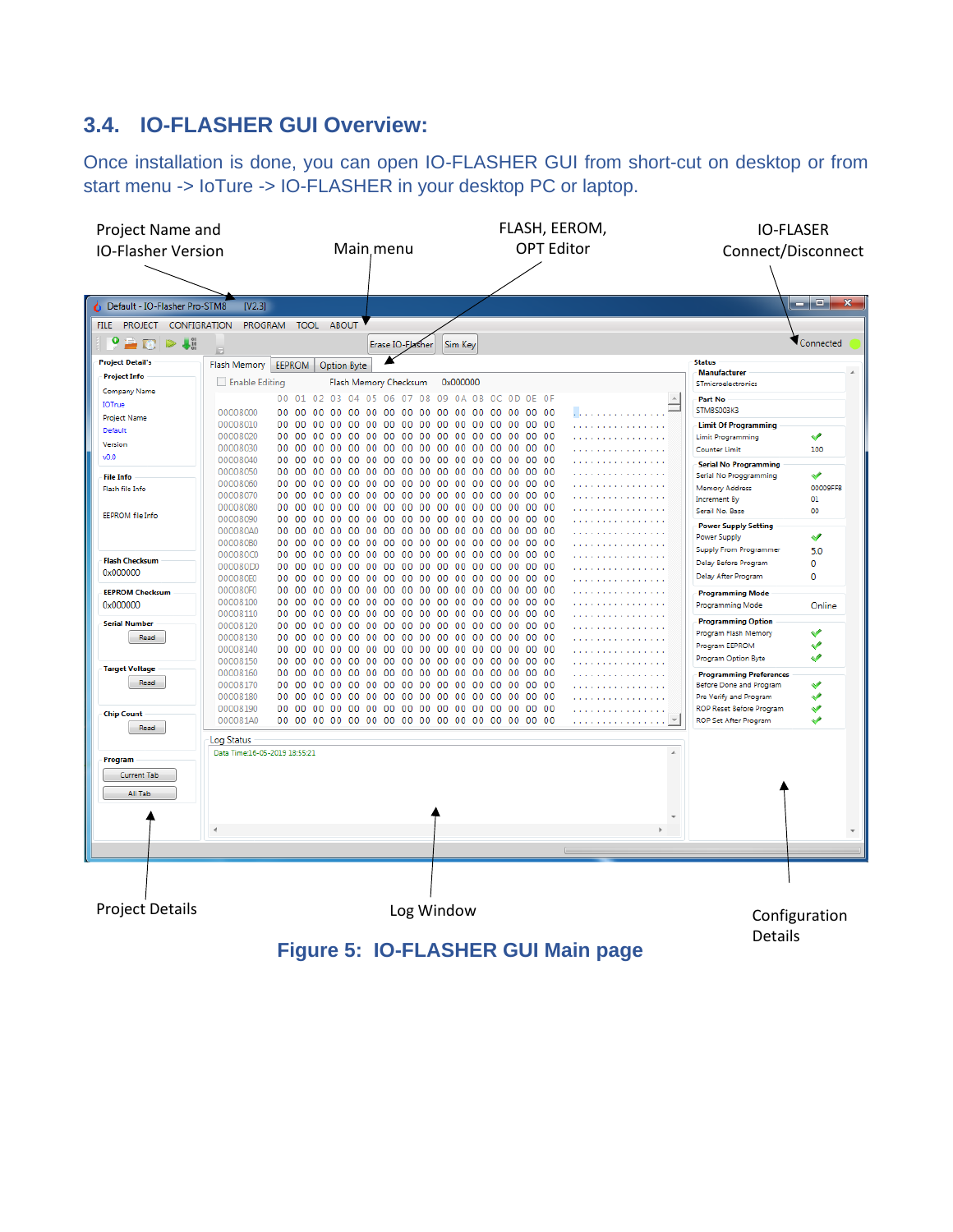## **3.5. Project Creation (Optional):**

Project creation is optional step.

Creating project help you to eliminate need of opening the '.Hex', '.S19', '.Bin' file again and again. Project can save your '.Hex', '.S19', '.Bin' file data in project file itself.

Project will be encrypted and **password protected (AES-256)** so that any unauthorised person cannot open your project.

You can create project from project-> New project

Once you click on new project below tab will open.

- Give your company name. This name will also be displayed on the programmer LCD. Maximum length of the company name is 21 characters. (Optional)
- Give your project name maximum 21 Character long
- Give project version maximum 6 character long
- Project location anywhere
- You can optionally enable security to encrypt you project with your password. Maximum length of the password can be 16 character in any combination
- Click on create after filling the enquired field.

**Note: - Please note that if you forgot the password once enabled, you will not able to Reprogram/Erase the IO-Flasher. This feature has been implemented for Security reason.** 

**In this scenario you need to send the IO-Flasher to IoTrue Micro Solutions to factory reset the IO-Flasher.** 

|                 | IO-FLASHER              |                                     |                 |
|-----------------|-------------------------|-------------------------------------|-----------------|
| <b>FILE</b>     |                         | <b>DROIECT CONFIGRATION</b>         | PROGI           |
|                 |                         | New Project                         |                 |
| Projec<br>Flash | $\Rightarrow$<br>m      | <b>Open Project</b><br>Save Project | emory<br>ble Ed |
| <b>EEPR</b>     |                         | <b>Close Project</b>                | 1000<br>010     |
|                 | <b>Option File Info</b> |                                     | 00008020        |
|                 |                         | .                                   |                 |

**Figure 6**

| <b>Create New Project</b>                          |                  |        |                      |
|----------------------------------------------------|------------------|--------|----------------------|
| <b>IoTrue Project</b><br><b>Create New Project</b> |                  |        |                      |
| Company Name                                       | <b>Totrue</b>    |        |                      |
| Project Name                                       | Test             |        |                      |
| Version No                                         | V1.0             |        |                      |
| Project Location                                   | C:\Test_Location |        | $\ddot{\phantom{a}}$ |
| Security Setting for Workspace                     |                  |        |                      |
| Security Enable                                    |                  |        |                      |
| <b>Enter Password</b>                              |                  |        |                      |
| Re-Enter Password <b>sees</b>                      |                  |        |                      |
|                                                    |                  | Create | Cancel               |

**Figure 7**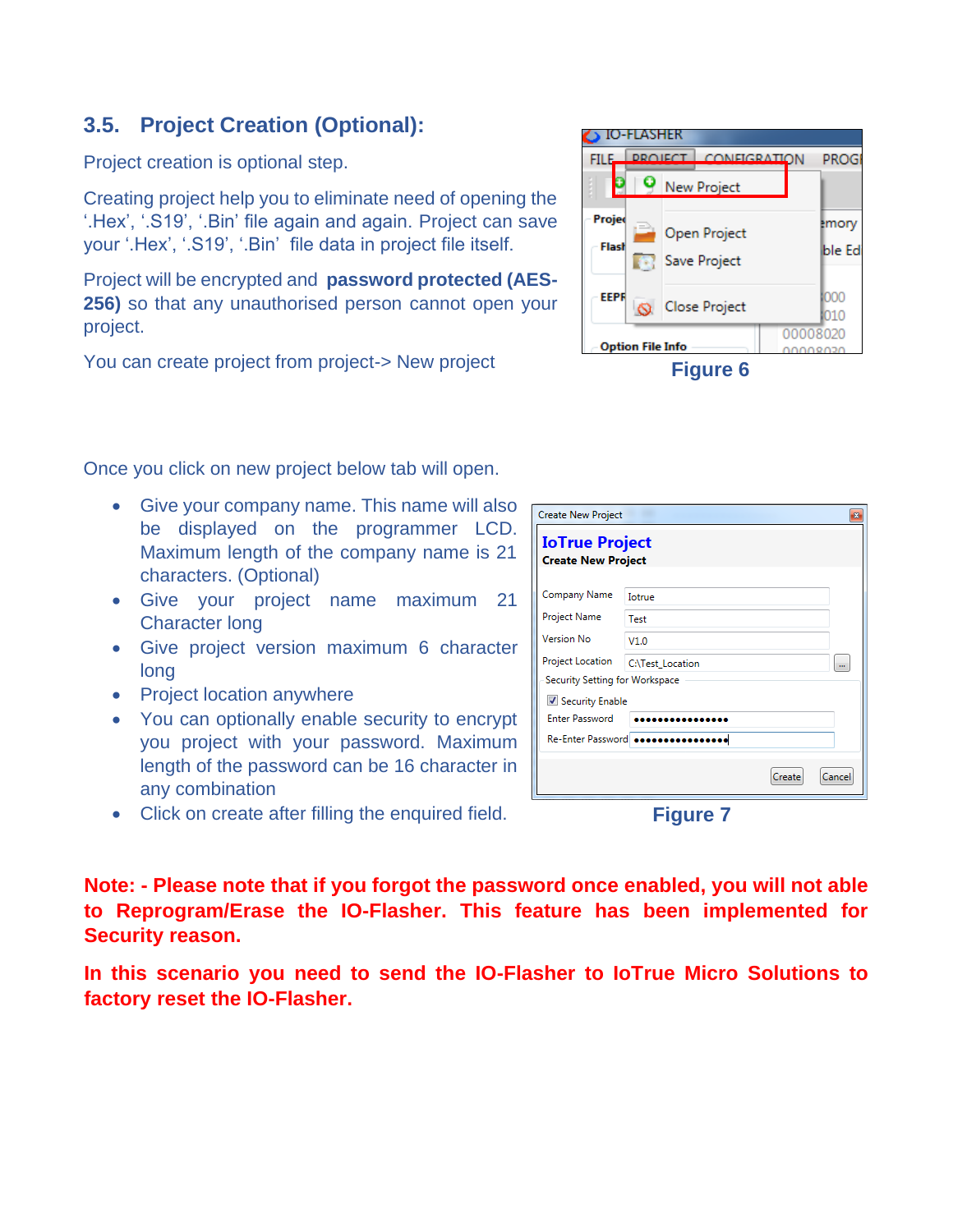**3.5.1 Configuration window: -** Now configuration window will pop-up automatically. Check the below screenshot of the configuration window.

| Configration                                             |                                           | $\mathbf{z}$                   |
|----------------------------------------------------------|-------------------------------------------|--------------------------------|
| Manufacturer<br>STmicroelectronics                       | Device Family<br>STM8S<br>۰.              | Part No.<br>STM8S003K3         |
| Programming Mode                                         | Power Supply Setting                      | <b>Programming Preferences</b> |
| © Online Mode                                            | <b>O</b> Enable © Disable                 | Chip Erase Before Programming  |
| Offline Mode                                             | Supply from Pogrammer (volt)<br>5.0       | Verify After Programming       |
|                                                          | Delay Before Programming (ms) 1           | ROP Reset Before Programming   |
|                                                          | Delay After Programming (ms)<br>$\vert$ 1 | ROP Set After Programming      |
| <b>Limit Of Programming</b><br><b>O</b> Enable © Disable |                                           |                                |
| Counter Limit (1 to 4294967295)                          |                                           |                                |
| 100                                                      | Programming Option's                      | Option                         |
|                                                          | <b>√</b> Flash Memory                     | Apply                          |
| Serial No Programming                                    | <b>EEPROM Memory</b>                      | Close                          |
| <b>O</b> Enable © Disable                                | Option Bytes                              |                                |
| Memory Address<br>00009FF8                               |                                           |                                |
| Increment By<br>01                                       |                                           |                                |
| Serial No base<br>00                                     |                                           |                                |
|                                                          |                                           |                                |

### **Figure 8**

You have below option in the configuration window to select:

**Manufacturer Name: -** Display the MCU chip manufacturer name.

**Device Family: -** Select the microcontroller (MCU) family.

Part No: - Select the desired microcontroller part number to program.

| Manufacturer STmicroelectronics | Device Family STM8S |  | $\blacktriangleright$ Part No. STM8S003K3 $\blacktriangleright$ |  |
|---------------------------------|---------------------|--|-----------------------------------------------------------------|--|
|                                 | <b>Figure 9</b>     |  |                                                                 |  |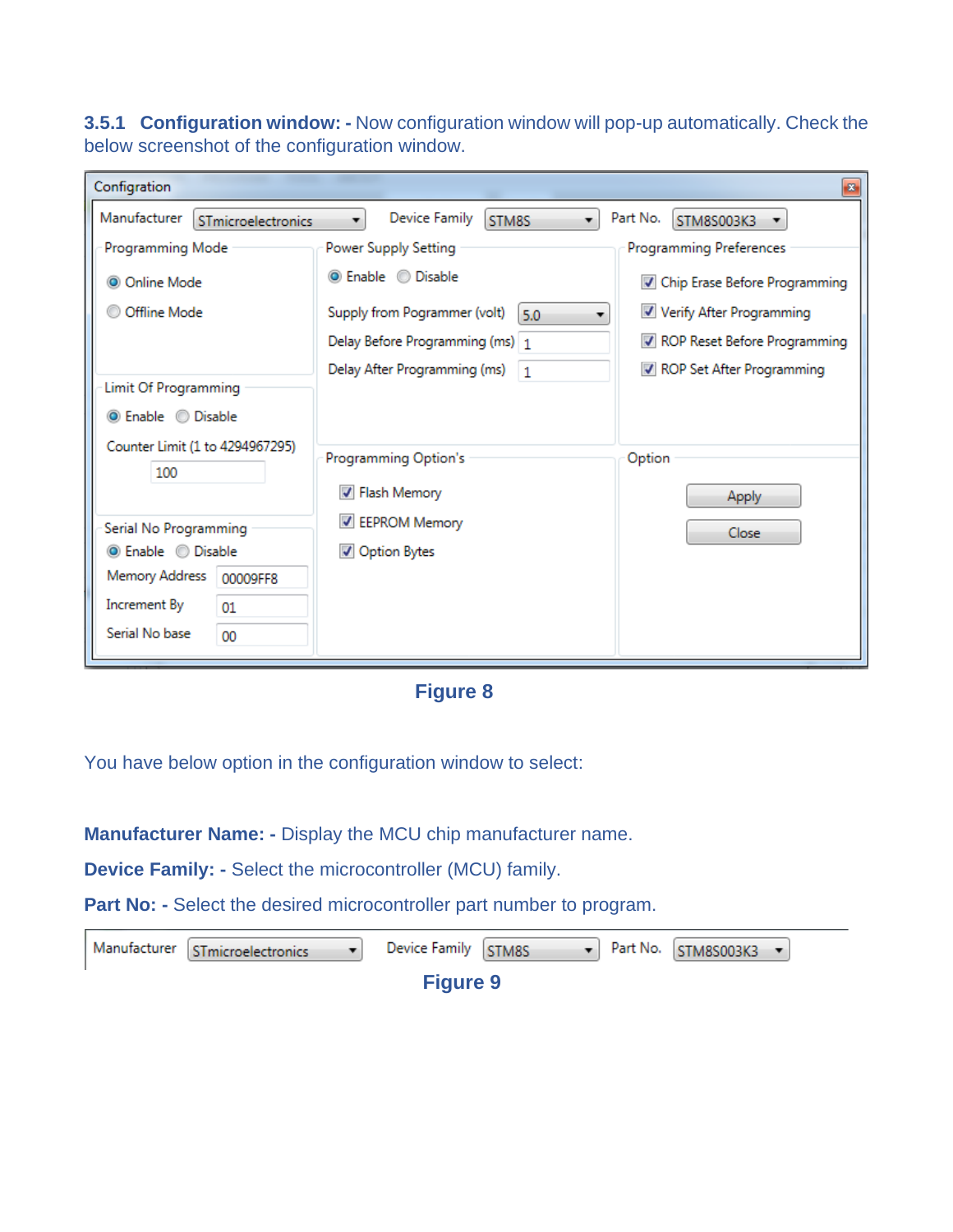**3.5.2 Programming Mode: -** IO-Flasher support two programming mode.

*Offline Mode: -* This mode also called stand-alone programming mode. In this mode the selected '.Hex', '.S19', '.Bin' file will be stored in the secure internal flash of the programmer. Connection to target board is not required in this mode once IO-Flasher programmed in offline mode.

Data Stored in IO-Flasher can not be read back to protect the firmware IP. Only configuration data can be read IO-Flasher with a valid password (if enabled).

| Programming Mode     |
|----------------------|
| <b>O</b> Online Mode |
| © Offline Mode       |
|                      |
|                      |

#### **Figure 10**

*Online Mode: -* In this mode the selected MCU will be directly program with the FLASH/EEPROM/OPT data selected by the user. User has open the '.Hex', '.S19', '.Bin' file in the respected tab. In this mode '.Hex', '.S19', '.Bin' file will not stored in the internal memory of the IO-FLASHER.

#### **3.5.3 Power Supply Settings: -**

• When you program the target, IO-FLASHER first checks itself, if target is already powered up by external power supply. Depending upon the external power supply is being used or not, you have below two option to select one of them.

*Power Supply Enable: - If your target is not supplied from external power supply then,* you can select Power Supply Enable option. Now you have option to select below option to select

- o Supply Voltage: Select the voltage level that you want to feed to your target board from IO-Flasher. Target voltage from programmer cannot be selected beyond device operating range to protect the device.
- o Delay Before Programming: This delay will be in mSec. This delay will be inserted between button press and actual programming starting. This delay will be dependent on the capacitance of you

| Power Supply Setting       |     |
|----------------------------|-----|
| <b>O</b> Enable © Disable  |     |
| Supply from Pogrammer      | 4.9 |
| Delay Before Programming 0 |     |
| Delay After Programming    |     |
|                            |     |
|                            |     |
|                            |     |

**Figure 11**

target board. So you need to select this delay according to the raising time of supply voltage on your target board.

o Delay After Programming: - This delay will be in mSec. This delay will be inserted between programming complete and power supply off from target. This delay can be useful if you want to do some functional test after programming.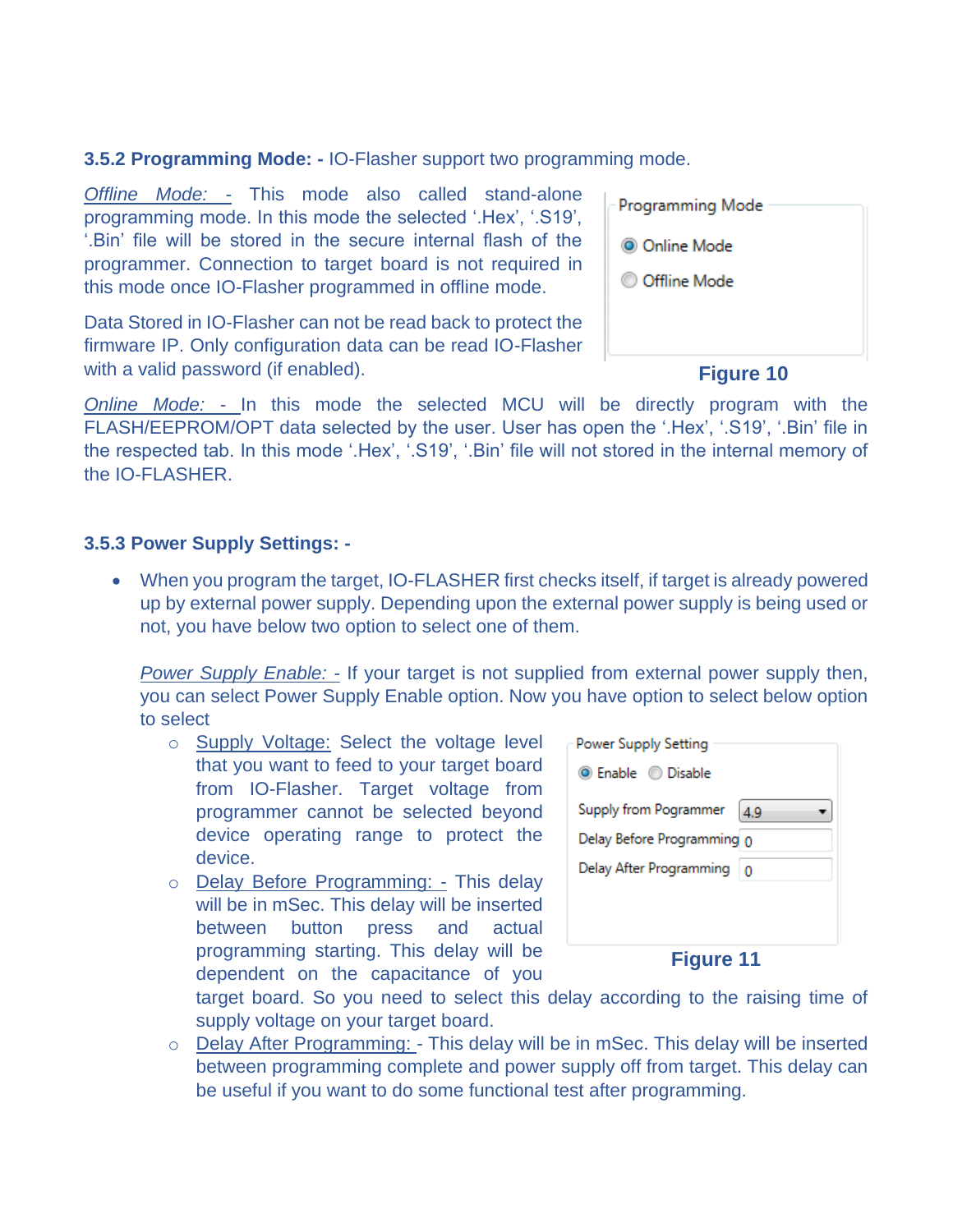*Power Supply Disable: -* If your target board is already powered with external power supply then you should select this option.

*Note: - Although IO-Flasher has the protection against over current and short-circuit. But it is recommended to disable the power feed rom programmer if you target board has its own power*.

• You can also read the target power supply by clicking on Target voltage button.

**Target Voltage** Taget volt **Figure 12**

**3.5.4 Limit programming: -**

- You can limit the IO-FLASHER to limit the number of target board to be programmed. Once the counter will reach to define range. IO-Flasher will stop programming in Offline (Standalone) mode.
- This will help you to monitor that how many target board has been programmer using IO-Flasher.
- To protect your password theft the counter cannot be changed separately.
- You can also read the number of target board program by clicking on

| Limit Of Programming       |
|----------------------------|
| <b>O</b> Enable © Disable  |
| Counter Limit (1 to 59999) |
| 100                        |
|                            |
| <b>Figure 13</b>           |

| <b>Chip Count</b> |  |
|-------------------|--|
| Chip Count        |  |
|                   |  |
| <b>Figure 14</b>  |  |

| Serial No Programming      |    |  |
|----------------------------|----|--|
| <b>O</b> Enable © Disable  |    |  |
| Memory Address<br>00009FF8 |    |  |
| Increment By               | 01 |  |
| Serial No base             | oο |  |
|                            |    |  |

#### **Figure 12**

Memory Address – Here you can provide the FLASH memory address. Wherever you want to save the serial number. By default, it takes the end address of the flash memory e.g if you are using SM8S003K3P6 which has 8KB of flash. Then

**3.5.5 Serial No. programming: -**

• If you want to store serial number to your individual target board then you can enable serial number programming option. You need to provide below inputs to use the option.

You can have maximum 8 byte long serial number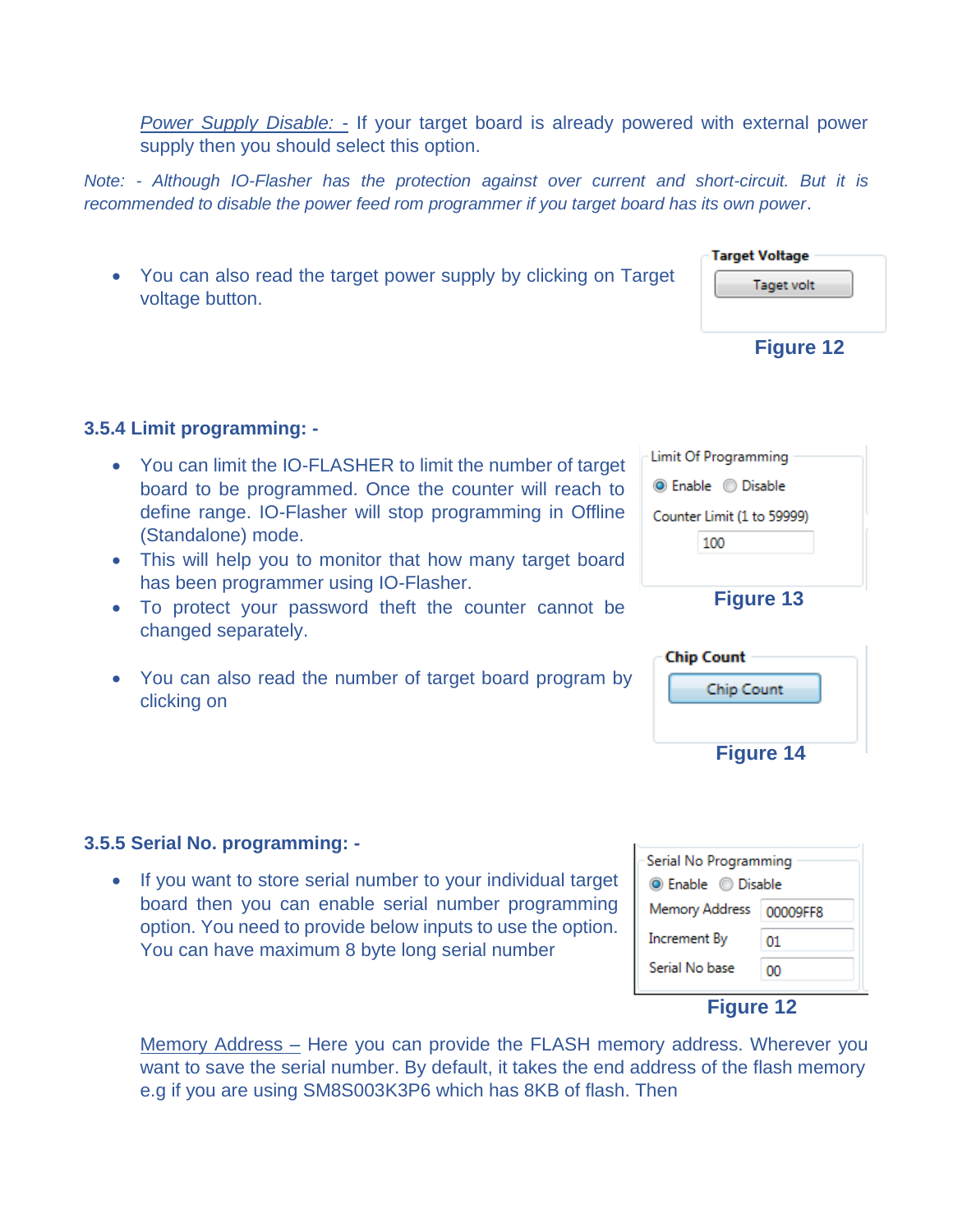| Start address of Flash memory will be  | $= 0x008000$              |
|----------------------------------------|---------------------------|
| End address of Flash memory will be    | $= 0x008000 + 8KB - 1$    |
|                                        | $= 0x008000 + 0x2000 - 1$ |
|                                        | $= 0x00A000 - 1$          |
|                                        | $= 0x009$ FFF             |
| Now start address of serial No will be | $= 0x009$ FFF $- 8 + 1$   |
|                                        | $= 0x009FF8$              |
|                                        |                           |

Serial No. Base: - Here you can give the starting of the serial number. IO-FLASHER will automatically increment the serial number depending upon serial No. increment By option (Explain below in section xxxxxx)

e.g: - if Serial Number start from 0x1100000000000000

Increment By option selected as 1

The serial number will be 0x1100000000000000, 0x1100000000000001, 0x1100000000000002, 0x11000000000000003, 0x1100000000000004, 0x1100000000000005……….and so on

Increment By – If you are using multiple programmer for production than you can use Increment by option for serial number.

For Example, if you are using 3 programmer A, B, C.

A Serial base = 0x1100000000000000

B Serial base = 0x1100000000000001

C Serial base = 0x1100000000000002

Increment By option should be selected as 3

Now serial number programmed by A will be 0x1100000000000000, 0x1100000000000003, 0x11000000000000006, 0x11000000000000009, 0x110000000000000B ……… and so on

serial number programmed by B will be 0x1100000000000001, 0x11100000000000004, 0x1100000000000007, 0x110000000000000A, 0x110000000000000C ……… and so on

serial number programmed by C will be 0x1100000000000002, 0x1100000000000005, 0x1100000000000008, 0x110000000000000B, 0x110000000000000D ……… and so on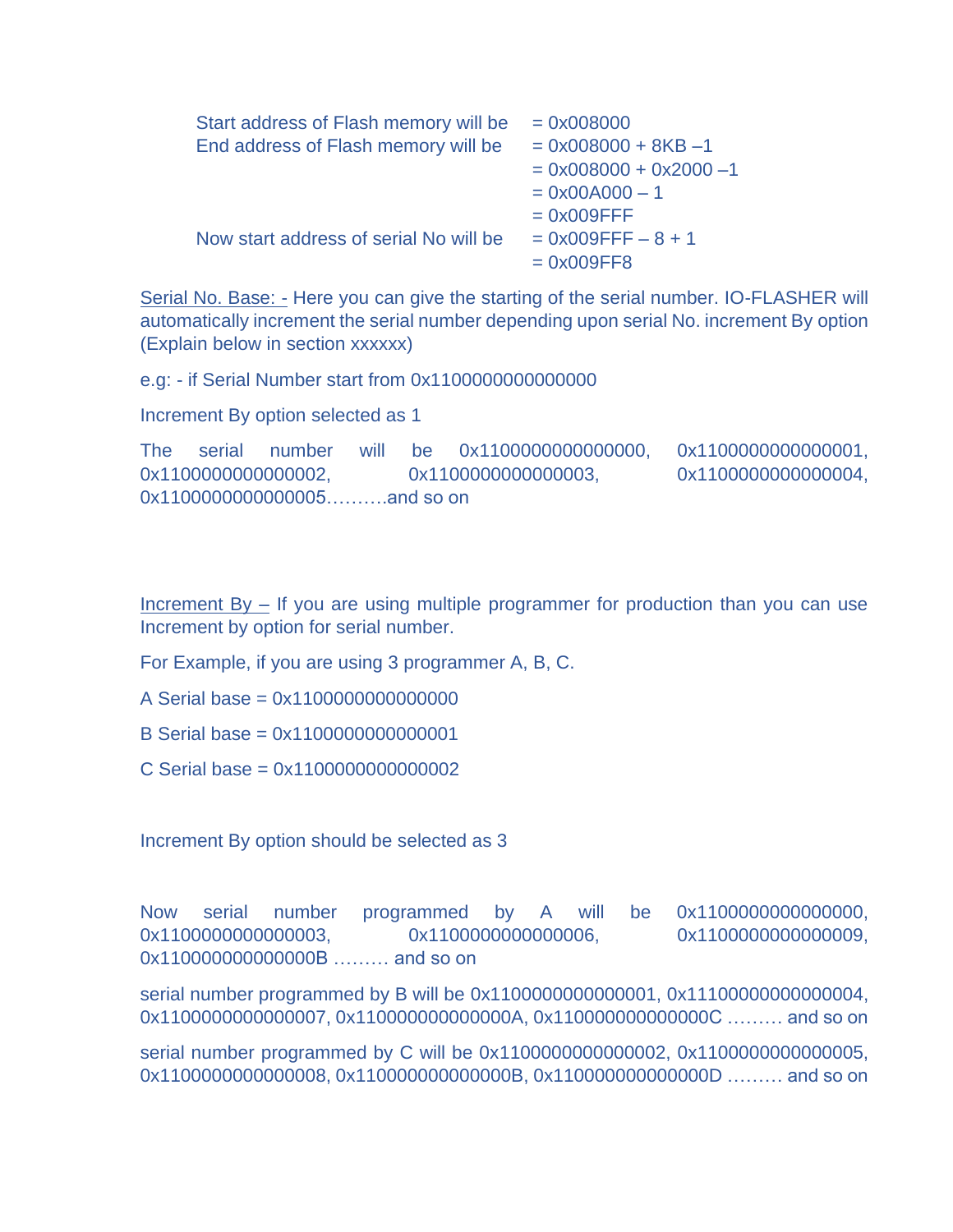So, each target board will have separate serial umber as below.

0x1100000000000000, 0x1100000000000001, 0x1100000000000002, 0x1100000000000003, 0x1100000000000004, 0x110000000000005, 0x1100000000000006, 0x11000000000000007, 0x1100000000000008, 0x11000000000000009............. and so on.

• You can also read the serial number by clicking on Serial No button

#### **3.5.6 Programming Options: -**

- In this setting you can select which Memory section you want to program during Online or Offline (Standalone) mode.
- For Example in Fig 14 EEROM Memory is not selected so it will not be program in Chip.

Programming Option's

**V** Flash Memory

EEPROM Memory

Option Bytes

#### **Figure 14**

#### **3.5.7 Programming Preferences: -**

- *Chip Erase Before programming: -* Selected Chip will be erased first before programming.
- *Program and Verify: -* Code will be verified if it has been correctly written on the respected memory area.
- *ROP reset before programming: -* Programmer will check if Readout Protection (ROP) or PCROP has been set on the connected chip. It will automatically clear the ROP bit or PCROP bit first before programming
- *ROP Set After Programming: -* Readout Protection (ROP) will be automatically set by the programmer to protect your code inside chip.

**Programming Preferences** 

- Chip Erase Before Programming
- Verify After Programming
- ROP Reset Before Programming
- ROP Set After Programming

#### **Figure 15**

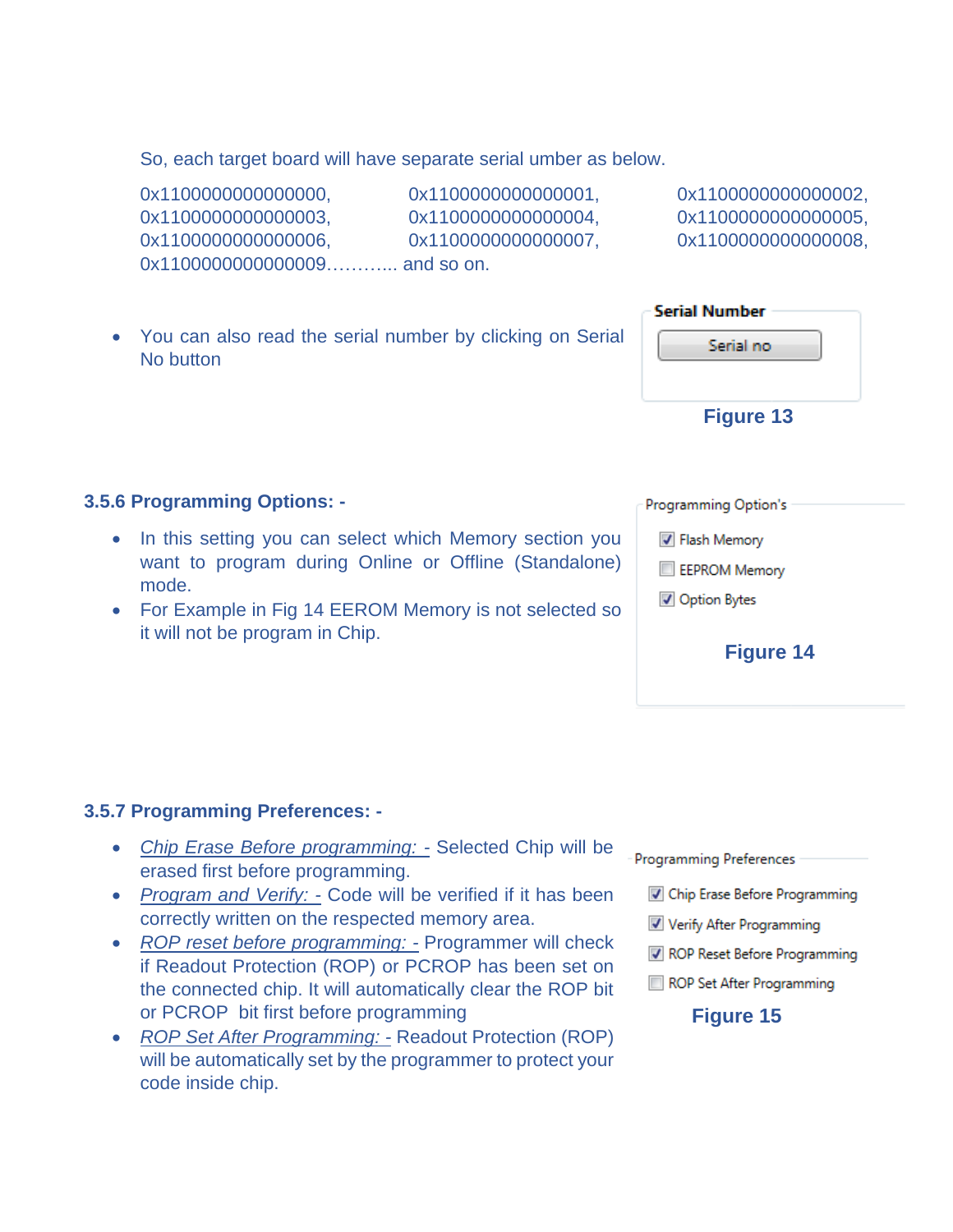**3.6 Configuration Status window: -** This window will show all the option that has been selected in configuration . It is recommended to review these settings before start of programming to avoid any user mistake.

| <b>Status</b>                             |         |
|-------------------------------------------|---------|
| <b>Manufacturer</b><br>STmicroelectronics |         |
|                                           |         |
| <b>Part No</b>                            |         |
| STM8S003K3                                |         |
| <b>Limit Of Programming</b>               |         |
| <b>Limit Programming</b>                  | ×       |
| <b>Counter Limit</b>                      | 100     |
| <b>Serial No Programming</b>              |         |
| Serial No Proggramming                    | ×       |
| <b>Memory Address</b>                     | 125     |
| Increment By                              | 125     |
| Serail No. Base                           | 00      |
| <b>Power Supply Setting</b>               |         |
| Power Supply                              | ×       |
| Supply From Programmer                    | 5.0     |
| Delay Before Program                      | 0       |
| Delay After Program                       | n       |
| <b>Programming Mode</b>                   |         |
| <b>Programming Mode</b>                   | Offline |
| <b>Programming Option</b>                 |         |
| Program Flash Memory                      |         |
| Program EEPROM                            |         |
| Program Option Byte                       |         |
| <b>Programming Preferences</b>            |         |
| Before Done and Program                   | ✔       |
| Pre Verify and Program                    | ジ       |
| ROP Reset Before Program                  |         |
| <b>ROP Set After Program</b>              | x       |

# **3.7 Opening Flash and EEPROM files: -**

User can open the .Hex, .S19, .Bin file any time in hex editor. Hex editor will show the selected file in read only mode y default

To open the Flash File for selected device, Go to File- >Open-> Flash File

To open the EEPROM File for selected device, Go to File->Open-> EEPROM File

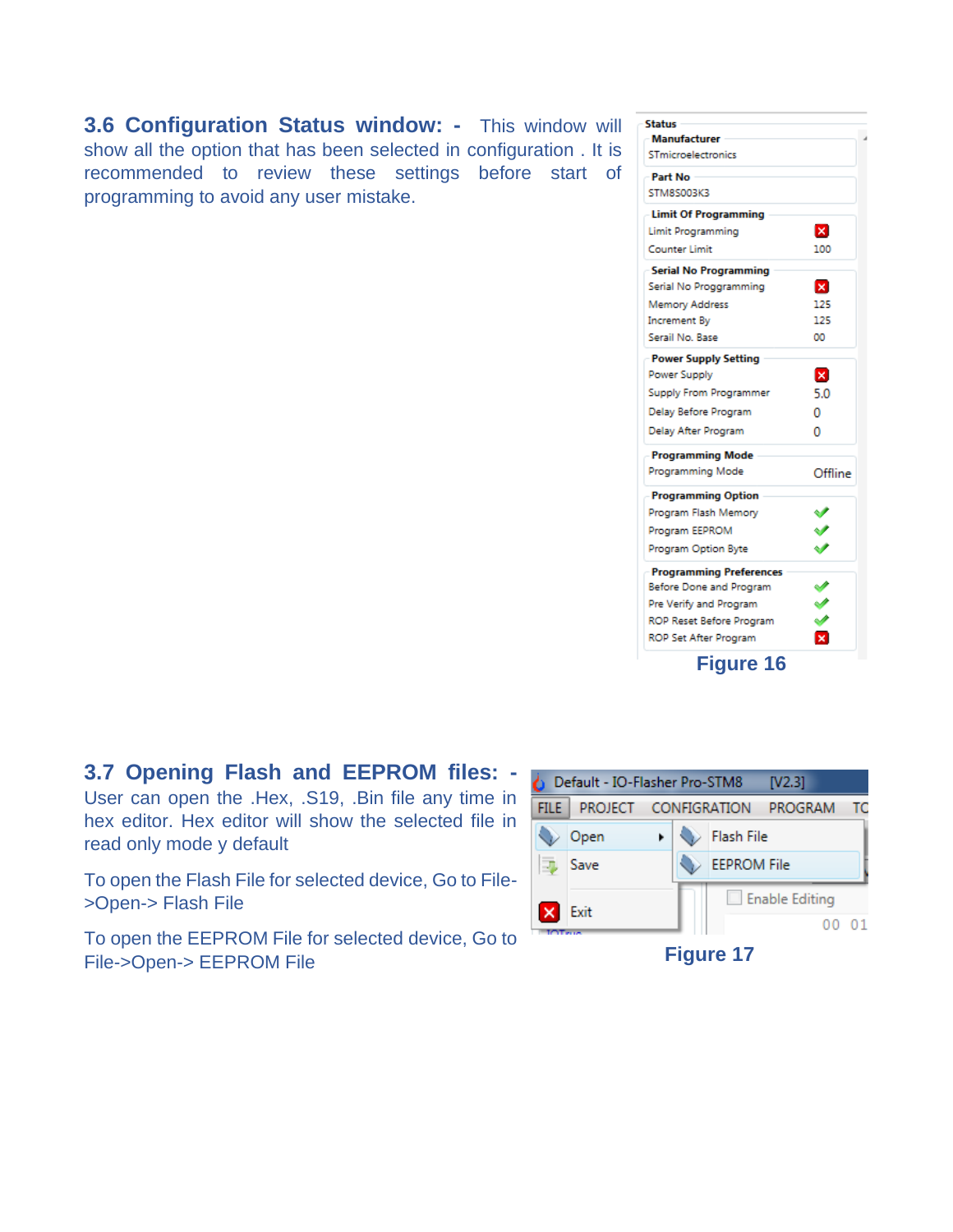**3.8 Setting Up Option Byte: -** IO-FLASHER GUI has an interactive view for Option byte selection. If you have selected the option byte once for a given project, then you don't need to reselect the option byte again because all you setting will be saved in the encrypted project itself.

*Note: You need to check on "Enable Editing" option to edit the option bytes.* 

| Flash Memory   EEPROM        | Option Byte                            |  |
|------------------------------|----------------------------------------|--|
| <b>Enable Editing</b>        |                                        |  |
| OPT                          | 00 00 00 00 00 00                      |  |
| <b>ROP</b>                   | 0x00 = Readout Protection Disable<br>w |  |
| <b>UBC</b>                   | 00                                     |  |
| Alternate Function Remapping |                                        |  |
| AFR <sub>6</sub>             | $0 \rightarrow (PD7 = TLT)$            |  |
| AFR <sub>5</sub>             | $0 \rightarrow (PDO = TIM1 BKIN)$      |  |
| AFR1                         | $0 \rightarrow (PA3 = TIM2 CH3)$       |  |

**Figure 18**

**3.9 Erase IO-Flasher: -** Clicking on this button will erase the data/code stored in IO-Flasher.

One you click on this button IO-Flasher will prompt you to enter the password for authentication.

If you enabled the password in the program stored in the IO-Flasher then you need to enter the same password to Erase the IO-Flasher.

**Figure 19**

Ok

Please enter password if any!

| 83

Password

**Note: - Please note that if you forgot the password once enabled, you will not able to Reprogram/Erase the IO-Flasher. This feature has been implemented for Security reason.** 

**In this scenario you need to send the IO-Flasher to IoTrue Micro Solutions to factory reset the IO-Flasher.** 

**3.10 Sim Key: -** Sim Key is the simulation key. Clicking on this button will simulate the physical button pressed on IO-Flasher- STM8.

| Лr<br>. . |
|-----------|
|-----------|

**Figure 20**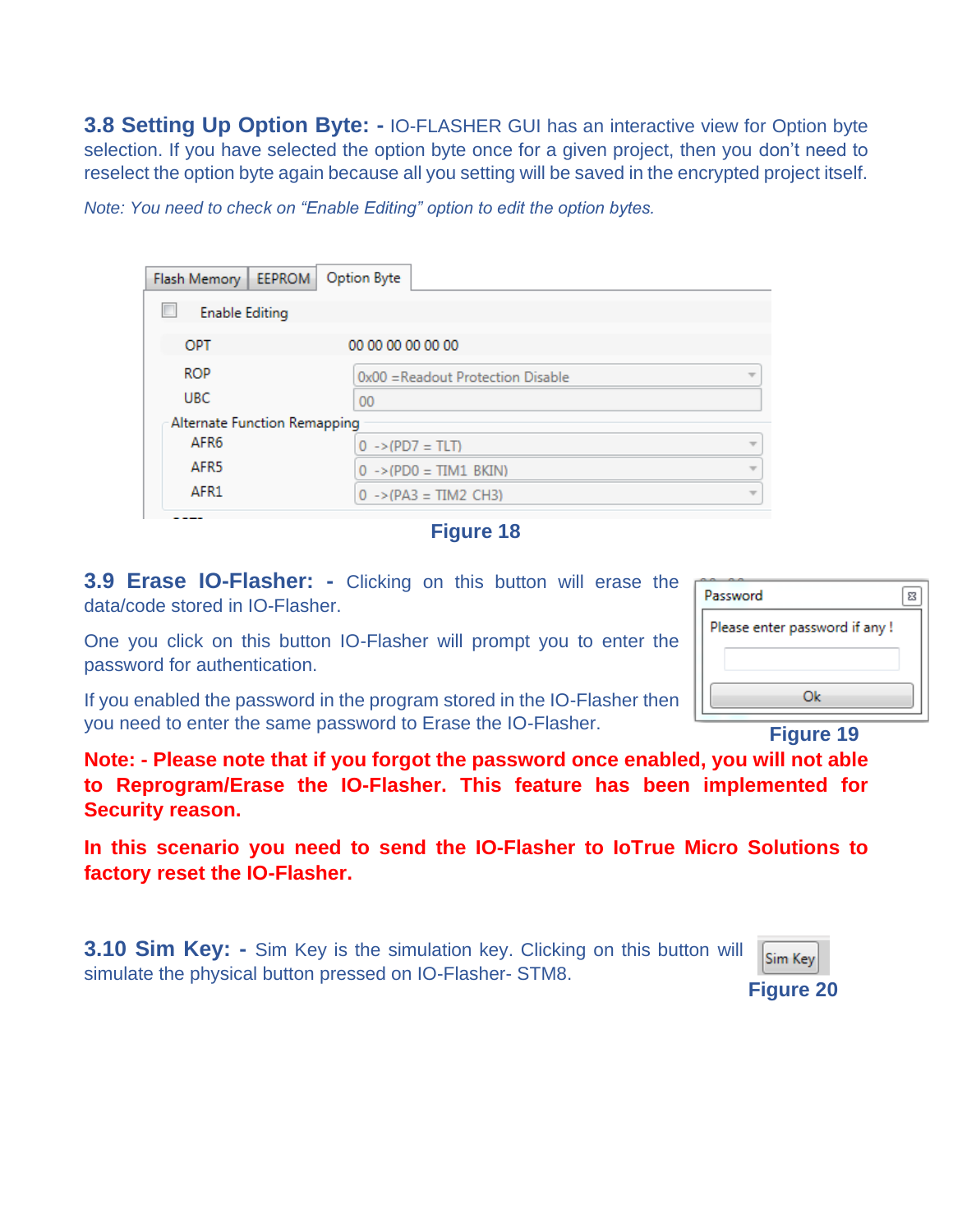# **4. Target MCU programming:**

**Online programming: -** Once you done with the configuration and file opening (Flash/EEPROM files) and Option byte selection. You can program your device by clicking on program current tab or program all tab.

Program current tab will program the tab which have selected out of Flash Memory , EEPROM and Option byte. For example in below image EEPROM tab is selected so programmer will program only EEPROM tab while clicking on program current tab button.

| Flash Memory   EEPROM   Option Byte |                                        |  |  |  |  |  |  |  |  |                                        |  |  |
|-------------------------------------|----------------------------------------|--|--|--|--|--|--|--|--|----------------------------------------|--|--|
| EEPROM Memory Checksum              |                                        |  |  |  |  |  |  |  |  |                                        |  |  |
|                                     |                                        |  |  |  |  |  |  |  |  | 00 01 02 03 04 05 06 07 08 09 0A 0B 0C |  |  |
| 00004000                            |                                        |  |  |  |  |  |  |  |  | 00 00 00 00 00 00 00 00 00 00 00 00 00 |  |  |
| 00004010                            |                                        |  |  |  |  |  |  |  |  | 00 00 00 00 00 00 00 00 00 00 00 00 00 |  |  |
| 00004020                            | 00 00 00 00 00 00 00 00 00 00 00 00 00 |  |  |  |  |  |  |  |  |                                        |  |  |
| <b>Figure 21</b>                    |                                        |  |  |  |  |  |  |  |  |                                        |  |  |

Program All tab will program all the tab data (Flash Memory , EEPROM and Option byte) depending on your selection in configuration-> Programming option

**Note: Good thing is that, while using Online programming Mode. It will not affect the offline data stored in the programmer. To know about offline mode read below section** 

**Offline (Standalone) mode: -** Once you done will the configuration and file opening (Flash/EEPROM files) and Option byte selection. You can Flash all data in IO-Flasher programmer if Offline mode is selected.

While Flashing data in offline mode there is no need to connect the chip with IO-Flasher.

Once IO-FLASHER is programmer in offline mode you can disconnect it from host PC. And you can program your chip without IO-FLASHER GUI. By simply providing power to IO-FLASHER USB from and USB adaptor or USB charger or USB power bank or any PC.

Programming Chip in Offline (Standalone) mode: - You can program the chip by simply pressing the button on IO-FLASHER.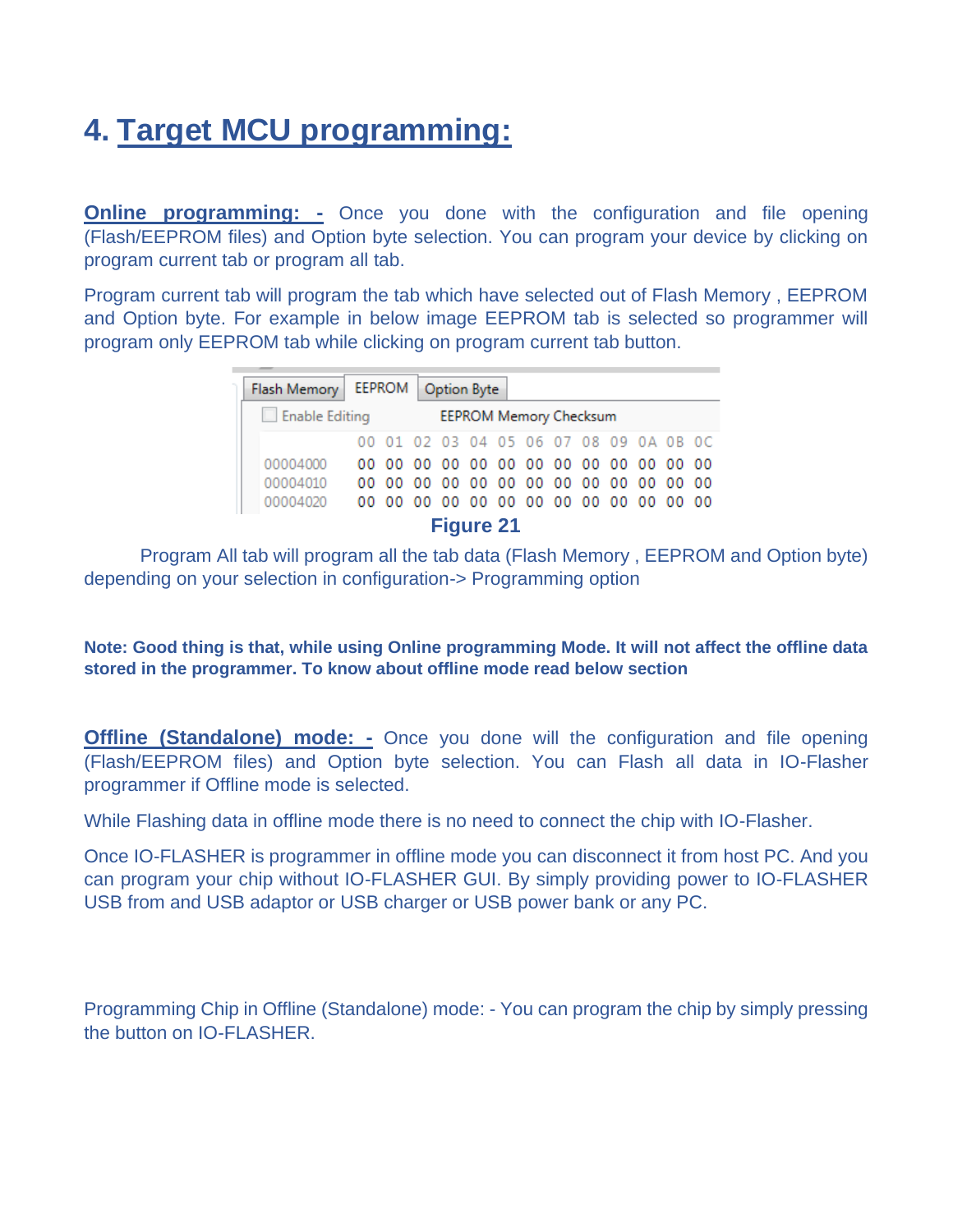**IO-FLASHER basic version: -** In IO-FLASHER basic version you have three LED to indicate the status on programmer

GREEN LED: - Indicates that programmer is ready to program next chip.

RED LED – Indicate that there is any error during programming. Press button again to clear the error state of programmer.

BLUE LED: - Indicates (while blinking) that IO-FLASHER is programming the chip and busy right now. Please do not press the button again if this LED is Blinking.



**Figure 22**

If you are getting RED LED indication again and again than use IO-FLASER GUI in monitoring mode to check the error code and its meaning. (Not available IO-Flasher GUI V2.0)

**IO-FLASER PRO: -** In IO-FLASER PRO you have LCD which display all indication, error code and its meaning during programming. Below are many screens showing useful information

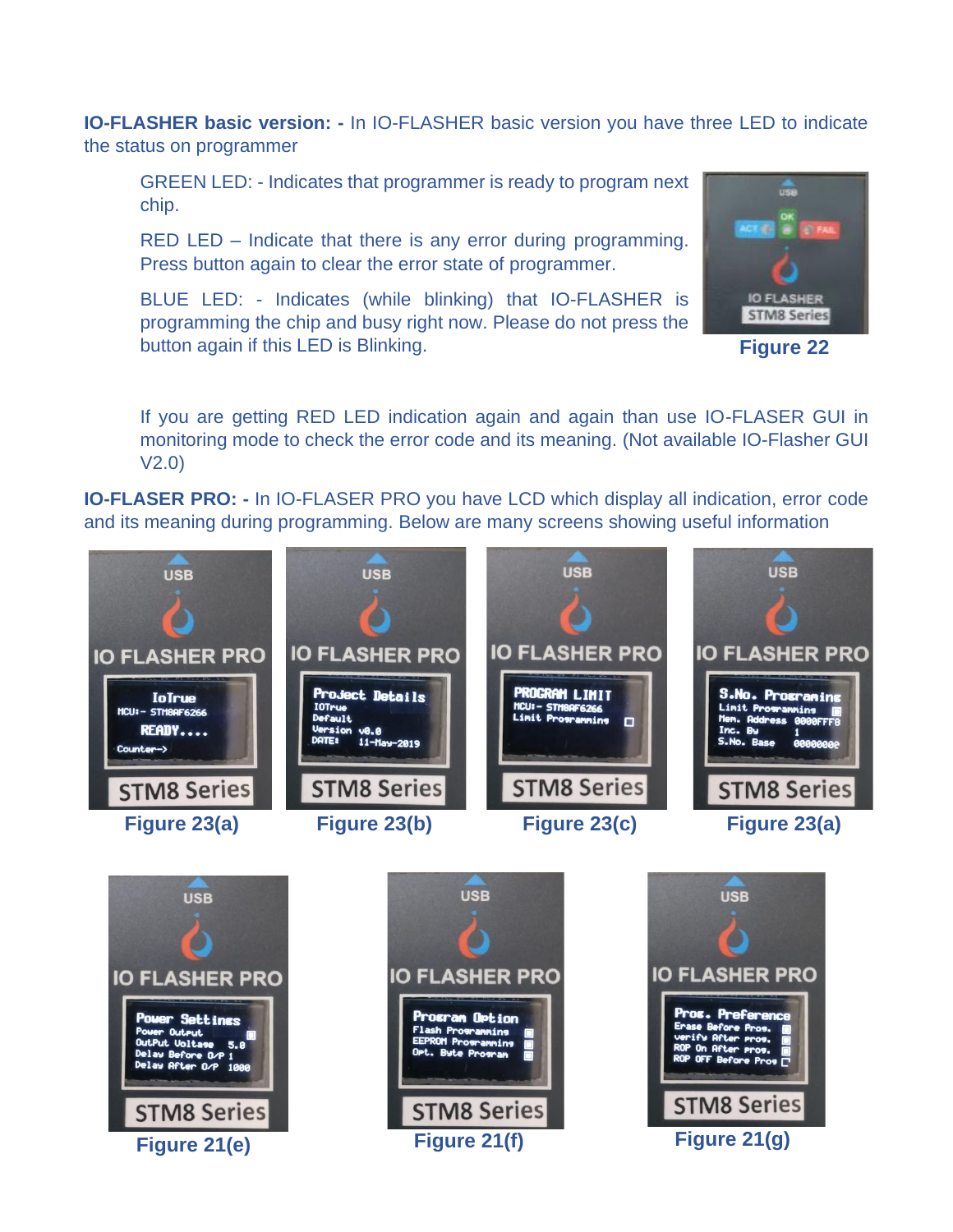# **5. Error Description: -**

```
ERROR 81 CAPTURE_COMMAND_MISMATCH= 0x81,
ERROR 82 CAPTURE_ADDRESS_MISMATCH,
ERROR 83 SWIM_NACK_RECEIVED,
ERROR 84 SWIM_PARITY_ERROR_RECEIVED,
ERROR 85 SWIM_CAPTURE_FAIL,
ERROR 86 NACK OR PARITY ERROR,
ERROR 87 SWIM_ENTRY_FAILED,
ERROR 88 SWIM_RESET_FAILED, 
ERROR 89 SWIM_WRIT_ADR_WR_FAILED,
ERROR 8A SWIM CPU NOT STALLED,
ERROR 8B SWIM_RD_DM_CSR2_RD_FAILED,
ERROR 8C SWIM_CLK_SWIMCCR_RD_FAILED,
ERROR 8D SWIM_SYNC_FRAM_NOT_RECEIVED,
ERROR 8E SWIM_SYNC_FRAM_NOT_RECEIVED2,
ERROR 8F SWIM_WRIT_ADR1_FAILED,
ERROR 90 SWIM_WRIT_ADR2_FAILED,
ERROR 91 SWIM_WRIT_CKDIVR_FAILED,
ERROR 92 SWIM_RD_DEVICE_ID_FAILED,
ERROR 93 SWIM_RD_IAPSR_FAILED,
ERROR 94 SWIM_DEVICE_ROP_ENABLED,
ERROR 95 SWIM_DEVICE_UBC_ENABLED,
ERROR 96 SWIM_ROP_CHECK_FAILED,
ERROR 97 SWIM_RD_OPT0_ROP_FAILED, 
ERROR 98 SWIM_RD_OPT1_UBC_FAILED, 
ERROR 99 SWIM_RD_NOPT1_UBC_FAILED,
ERROR 9A SWIM_EXIT_ERROR_AFTR_ROP_CLEAR,
ERROR 9B TVDD OUT OF RANGE,
ERROR 9C TARGET NOT POWERED,
ERROR 9D TARGET_OVER_CURRENT
ERROR 9E PROG_FLASH_ERASE_FAIL, // Fail to ERASE programmer internal Flash
memory . ERROR 
ERROR 9F CONF WRITE2FLASH_FAILED, // Fail to PROGRAM programmer internal
Flash ERROR memory with configration data.
ERROR A0 NO CONF DATA FOUND IN FLASH,
ERROR A1 CODE DATA WRITE2FLASH FAILED,
ERROR A2 OPT_BYTE_WRITE2FLASH_FAILED,
ERROR A3 NO_CODE_DATA_FOUND_IN_FLASH,
ERROR A4 FLASH_MEMORY_NOT_SELECTED_4_PROGRAMMING,
ERROR A5 EEPROM_MEMORY_NOT_SELECTED_4_PROGRAMMING,
ERROR A6 OPT_MEMORY_NOT_SELECTED_4_PROGRAMMING,
```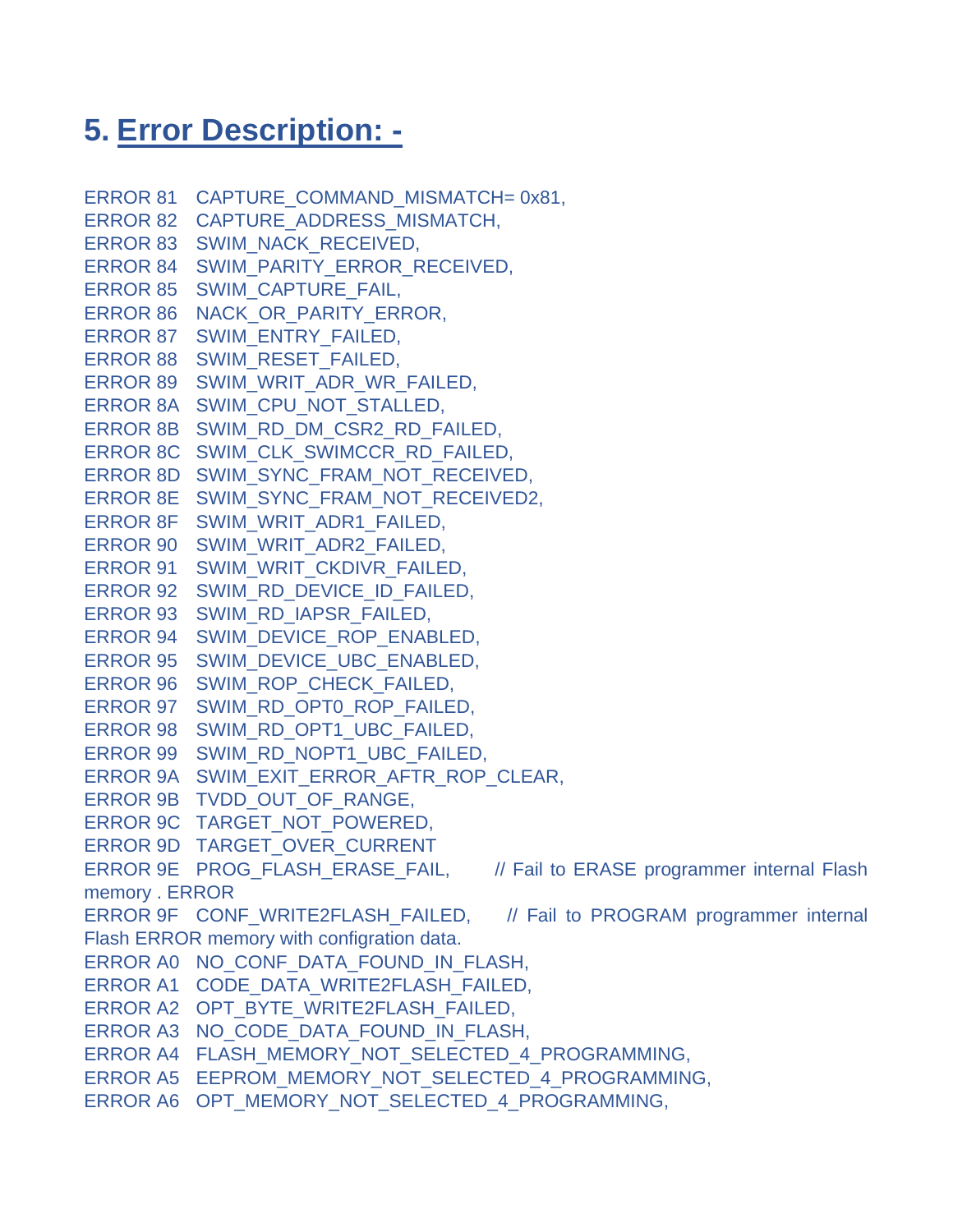ERROR A7 MEMORY ADDRESS OUT OF RANGE, // Received Memory is out of range from ERROR selected MCU memry range. ERROR A8 COUNTER\_REACHED\_LIMIT, // if Limit programming counter enabled and counter ERROR reached to its limit ERROR A9 PASSWORD\_MISMATCH, ERROR AA READ\_FLASH\_IAPSR\_CMD\_ERROR, ERROR AB BLOCK\_STD\_PROG\_TIME\_CMD\_ERROR, ERROR AC BLOCK\_UNLOCK\_FLASH\_KEY1\_CMD\_ERROR, ERROR AD BLOCK\_UNLOCK\_FLASH\_KEY2\_CMD\_ERROR, ERROR AE BLOCK\_UNLOCK\_EEPROM\_KEY1\_CMD\_ERROR, ERROR AF BLOCK\_UNLOCK\_EEPROM\_KEY2\_CMD\_ERROR, ERROR B0 BLOCK\_FLASH\_EEPROM\_LOCKED\_ERROR, ERROR B1 BLOCK\_CHEK\_IAPSR\_DUL\_PUL\_CMD\_ERROR, ERROR B2 BLOCK\_WRITE\_FLASH\_CR2\_CMD\_ERROR, ERROR B3 BLOCK STALL CPU CMD ERROR, // STM8 core not stalled. ERROR B4 WRITE\_BLOCK\_DATA\_CMD\_ERROR, // Block write commomd error ERROR B5 BLOCK IAPSR\_HVOFF\_ERROR, // HVOFF\_Flag not set after block programming ERROR ERROR B6 BLOCK IAPSR CLEAR CMD ERROR, // HVOFF and EOP Read commond fail( ERROR this commong required for HVOFF and EOP flag clearing) ERROR B7 DATA\_VERIFICATION\_FAILED, ERROR B8 DATA\_VERIFICATION\_CMD\_FAILED, ERROR B9 BYTE\_UNLOCK\_FLASH\_KEY1\_ERROR, ERROR BA BYTE\_UNLOCK\_FLASH\_KEY2\_ERROR, ERROR BB BYTE\_UNLOCK\_EEPROM\_KEY1\_ERROR, ERROR BC BYTE\_UNLOCK\_EEPROM\_KEY2\_ERROR, ERROR BD BYTE\_FLASH\_EEPROM\_LOCKED\_ERROR, ERROR BE\_BYTE\_CHEK\_IAPSR\_DUL\_PUL\_ERROR, ERROR BF\_BYTE\_WRITE\_FLASH\_CR2\_ERROR, ERROR C0 BYTE\_WRITE\_DATA\_BYTE\_ERROR, ERROR C1 BYTE CHEK IAPSR EOP ERROR, ERROR C2 EXIT\_RD\_IAPSR\_ERROR, ERROR C3 EXIT\_CSR\_ADR\_ERROR, ERROR C4 EXIT\_SRST\_FAILED ERROR C5 OPT BYTE ERASE ERROR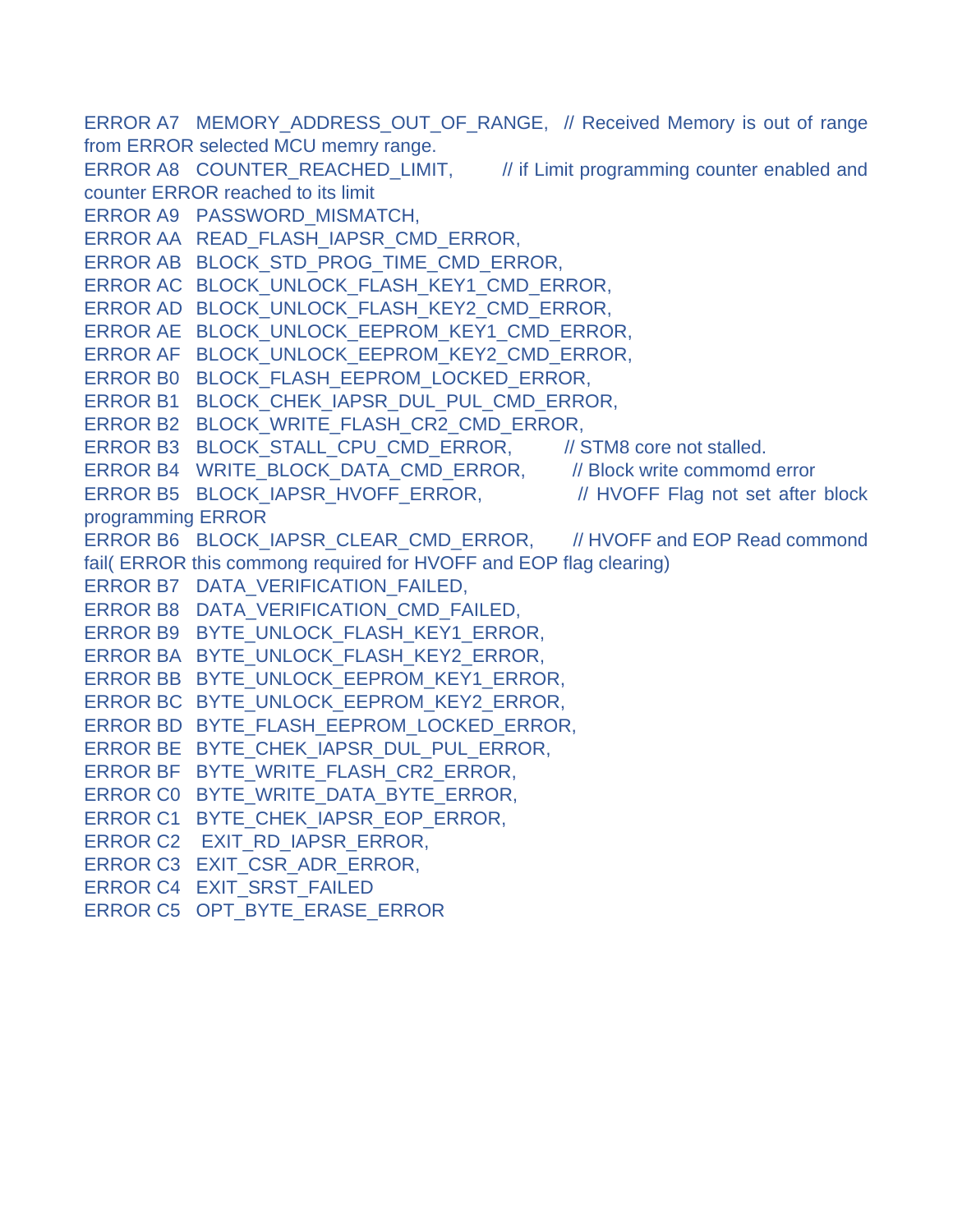#### **Hardware Warranty and Repairs:** -

IoTrue Micro Solutions thoroughly tests all hardware before shipping to end users and distributors. However, occasionally a user may receive a piece of hardware that is not working right out of the box. This may be due to damage during shipping or storage. In this situation, the customer should contact IoTrue Micro Solutions and request a replacement within 30 days after purchasing the product. IoTrue Micro Solutions will issue a no-cost exchange for a new item which is determined to be not working when it is shipped from IoTrue Micro Solutions.

Our technical experts will analyse if it is a manufacturing defect or shipment damage. IoTrue Micro Solutions will replace or repair without charge to the customer and will also bear the second shipment cost. IoTrue Micro Solutions's warranty does not cover damage incurred through mishandling or misuse of the product by customer.

IoTrue Micro Solutions provides **1-Year support warranty** after purchasing the product. During the support warranty IoTrue Micro Solutions will provide the off-site free updates on the firmware in any new device(IC) launched in the same product series. During support warranty, IoTrue Micro Solutions will also provide the paid repairing of the product if product is damaged due to mishandling or misuse of the product. After one year of purchase date, no updates will be provided and paid repairing will be subjected to availability of the spare parts/components as design may be changed and firmware version may be outdated. This will solely IoTrue Micro Solutions decision to provide support or not, on the product older than one year.

If you have purchased a product from IoTrue Micro Solutions and it is in need of repair please call us to speak with a technical expert and he will guide you for the testing of the product and further steps. You may need to ship the product to IoTrue Micro Solutions on your own cost. If the damage is due mishandling or misuse of the product, the client is responsible for covering all costs associated with the repair and shipment cost. We will provide the estimate the cost of the repair. In some cases, when the product has expensive parts in need of repair, IoTrue Micro Solutions may suggest replacing the old product for a new product at a discounted price.

#### **Disclaimer**

Specifications written in this document are believed to be accurate, but are not guaranteed to be entirely free of error. IoTrue Micro Solutions, Inc. reserves the right to make changes, corrections, enhancements, modifications, and improvements to IoTrue Micro Solutions products and/or to this document at any time without notice herein to improve reliability, function, or design. Please make sure your manual is the latest edition. IoTrue Micro Solutions, Inc. does not assume any liability arising out of the application or use of any product or circuit described herein. Purchasers are solely responsible for the choice, selection, and use of IoTrue Micro Solutions products and IoTrue Micro Solutions assumes no liability for application assistance or the design of Purchasers' products. In no event will IoTrue Micro Solutions be liable for additional damages, including any lost profits, lost savings or other incidental or consequential damages arising out of the use or inability to use these programs, even if . IoTrue Micro Solutions has been advised of the possibility of such damage.

By using this software or product, you accept all the terms of this agreement.

#### **Copyright notice**

This software and accompanying documentation are protected by Copyright law and also by International Treaty provisions. You may not extract portions of this manual or modify the PDF file in any way without the prior written